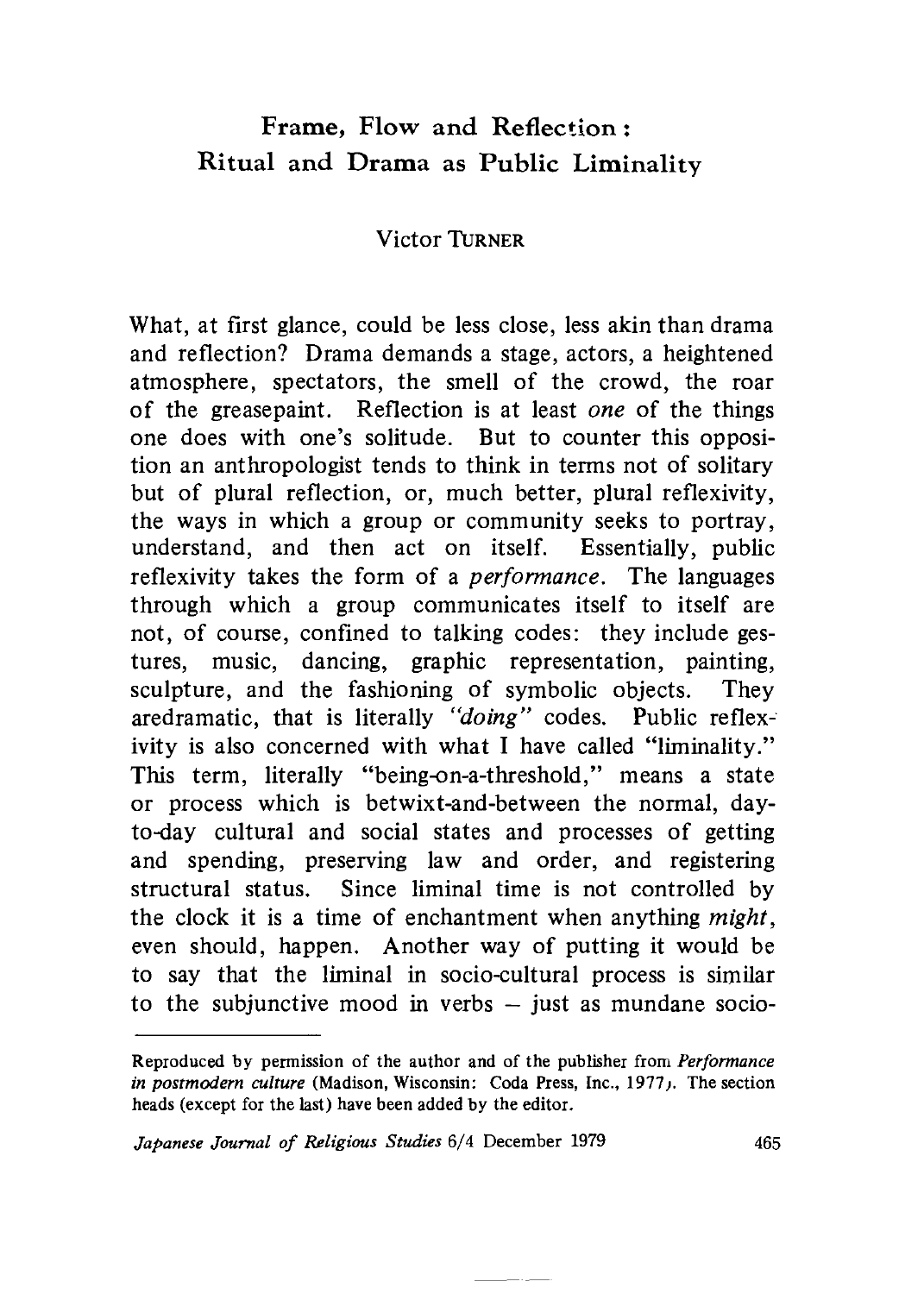structural activities resemble the indicative mood. Liminality is full of potency and potentiality. It may also be full of experiment and play. There may be a play of ideas, a play of words, a play of symbols, a play of metaphors. In it, play's the thing. Liminality is not confined in its expression to ritual and the performative arts. Scientific hypotheses and experiments and philosophical speculation are also forms of play, though their rules and controls are more rigorous and their relation to mundane "indicative" reality more pointed than those of genres which proliferate in fantasy. One might say, without too much exaggeration, that liminal phenomena are at the level of culture what variability is at the level of nature.

*Liminal rites,* Liminality is the term used by the Belgian folklorist van Gennep to denominate the second of three stages in what he called a "rite of passage." Such rites are found in all cultures, and are seen as both indicators and vehicles of transition from one sociocultural state and status to another — childhood to maturity, virginity to marriage, childlessness to parenthood, ghosthood to ancestorhood, sickness to health, peace to war and vice versa, scarcity to plenty, winter to spring, and so on. He did, however, distinguish between those rites performed at life-crises, such as birth, puberty, marriage, death, and those performed at crucial points in the turning year, or on occasions of collective crisis when a whole society faces a major change, peace to war, health to epidemic, and so forth. The first set were mainly performed for individuals in secret or hidden places and related to upward mobility. The latter were performed for collectivities, were public in character, and often portrayed reversals or inversions of status or confusion of ordinary everyday categories. Van Gennep distinguished the three stages as  $(1)$  separation (from ordinary social life); (2) margin or limen (meaning threshold), when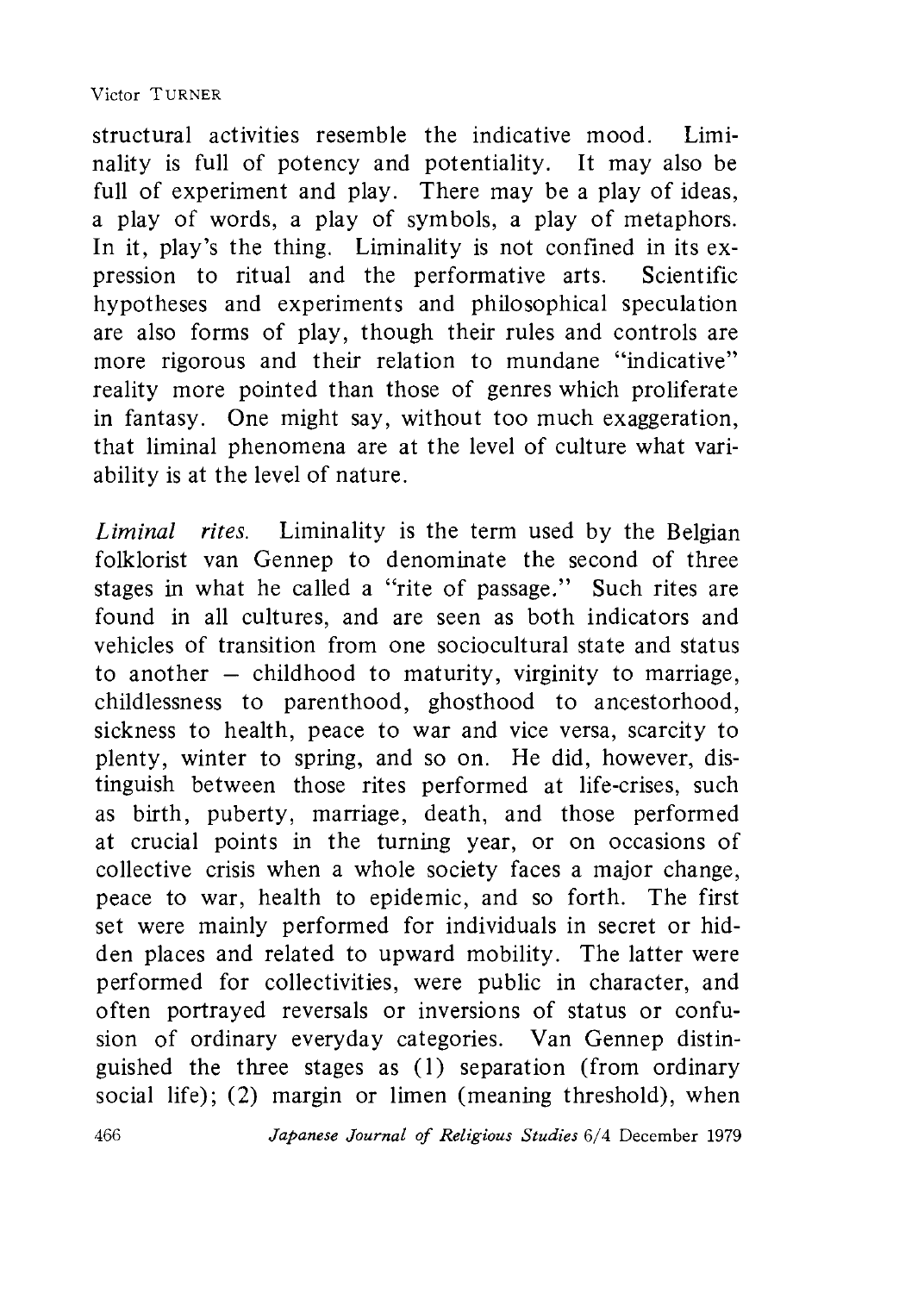the subjects of ritual fall into a limbo between their past and present modes of daily existence; and (3) re-aggregation, when they are ritually returned to secular or mundane life  $$ either at a higher status level or in an altered state of consciousness or social being. I have written at length about initiation rites or rites of status elevation. I am now extremely interested in the other major type of rites. I used to call it "ritual or status reversal," from the fact that in many cultures rituals performed at major calendrical turns portrayed turnabouts of normal social status: the poor played at being rich, the rich at being poor; kings and nobles were abased and commoners wore the insignia of rule. But these ritual reversals are only part of the story. Just as important are the ways a society finds in these public rituals of commenting on and critiquing itself. Here there is not so much the symbolism of birth, maturation, death, and rebirth  $-$  that is, of linear developments  $-$  but rather the continuous presence of a metalanguange *—* that is, codes or presentation and expression which enable participants and spectators to realize just how far they have fallen short of or transgressed their own ideal standards, or even, in some kinds of ritual, to call those very ideals into question under conditions of sharp social change.

I have spoken about liminal time. I now distinguish between everyday social space and liminal space. In public metasocial rites we have to do with public liminality, and such rites are often performed in the village or town square, in full view of everyone. They are not secret affairs, performed in caves or groves or in lodges protected from profanation by poisoned arrows. All performances require framed spaces set off from the routine world. But metasocial rites use *quotidian* spaces as their stage; they merely hallow them for a liminal time.

*The argument.* Now the gist of my argument is simply this: *Japanese Journal of Religious Studies* 6/4 December 1979 467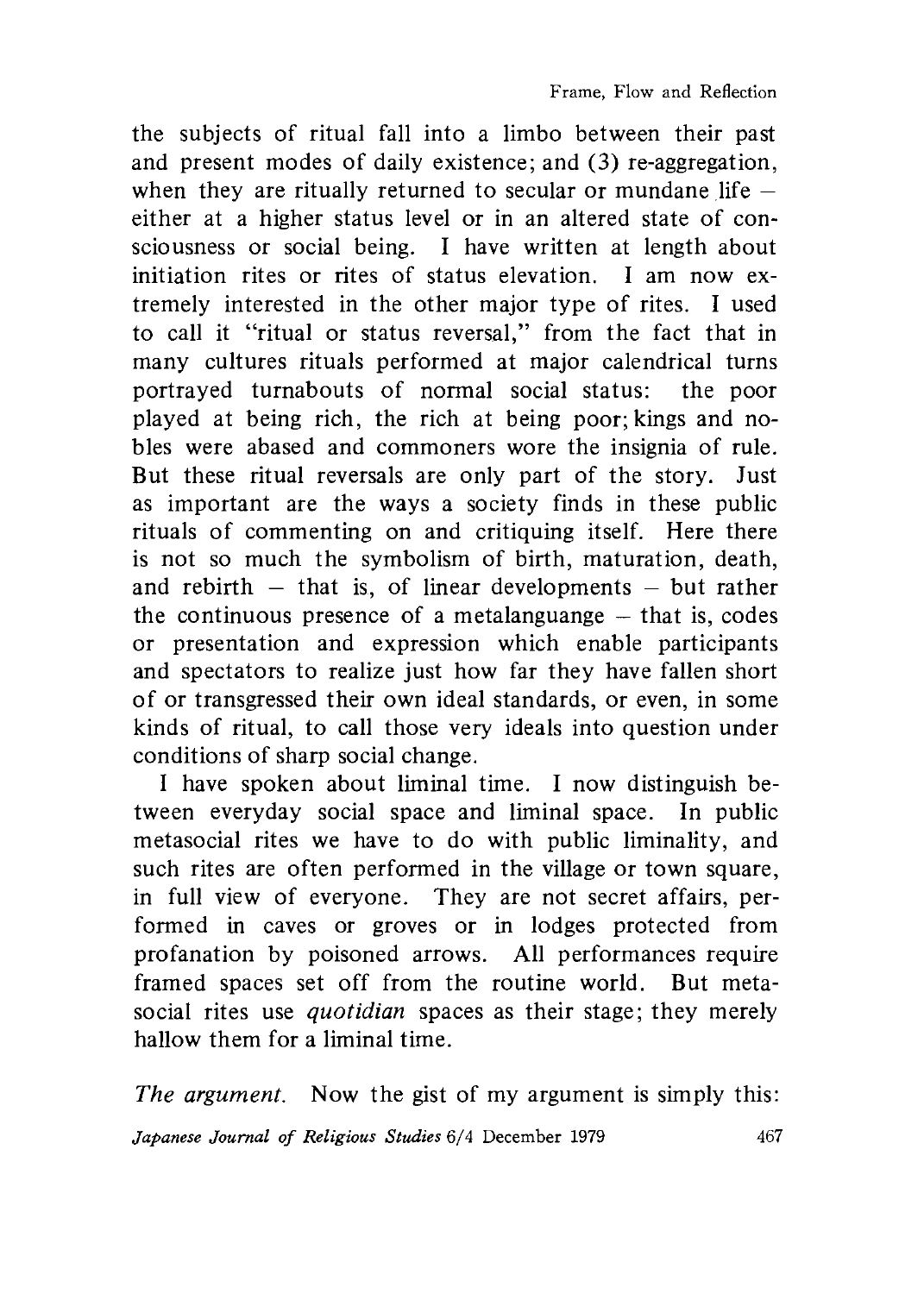that for every major social formation there is a dominant mode of public liminality, the subjunctive space time that is the counterstroke to its pragmatic indicative texture. Thus, the simpler societies have ritual or sacred corroborees as their main metasocial performances; proto-feudal and feudal societies have carnival or festival; early modern societies have carnival and theater; and electronically advanced societies, film. I am aware that this is a gross oversimplification, that there are many other performative genres, such as spectacles, parades, processions, circuses, even art exhibitions, and television, and that in each of the four divisions (mentioned earlier) there are many subdivisions. But to get a preliminary hold upon the relationship between social processes and performative genres it is perhaps best to start with bold strokes and attempt to fill in the fine details later.

To look at itself a society must cut out a piece of itself for inspection. To do this it must set up a frame within which images and symbols of what has been sectioned off can be scrutinized, assessed, and, if need be, remodeled and rearranged. In ritual what is inside the frame is what is often called the "sacred," what is outside, the "profane," "secular," or "mundane." To frame is to enclose in a border. A sacralized space has borders. These may be permanent, in the case of the temple, or situational, as in the case of many central African rituals I have observed where sacred space may be demarcated by an improvised fence or merely by the anticlockwise circling of a tree or cleared area by ritual adepts. Time also enters the framing, since rituals, as van Gennep has shown, have a well-defined beginning, middle, and end. Often audible markers are used: bell-ringing, shouting, singing, percussion sounds. By such means sacred time is dramatically separated from secular time. Ritual time is ordered by rules of procedure, written or unwritten. A ritual contains an explicit scenario or score. Modern views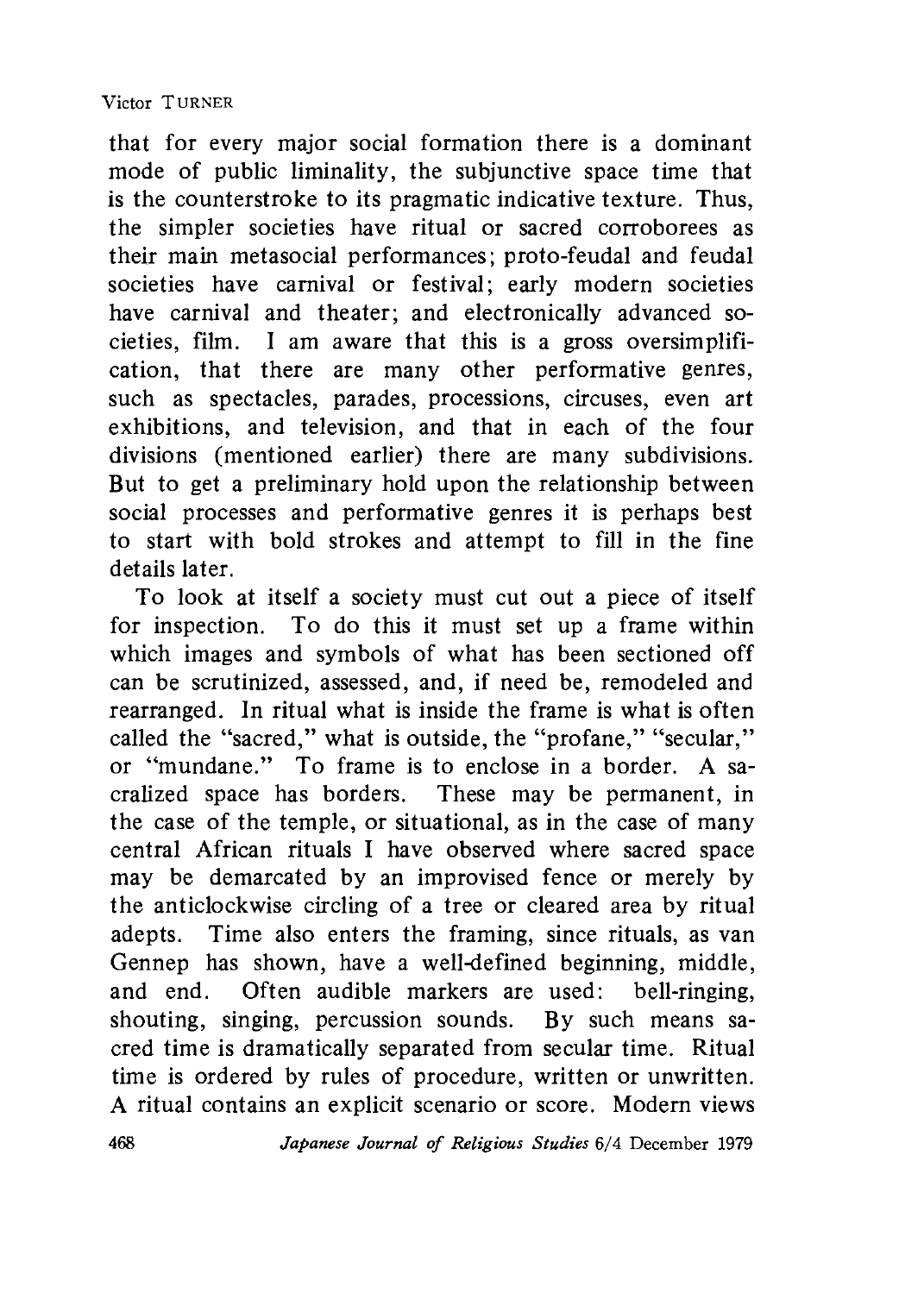of ritual stress its rigid and obsessional character. But tribal rituals are anything but rigid. One should rather regard them as orchestrations of a wide range of performative genres, symphonies in more than music, comprising several performative genres. These may include dancing, gesturing, singing, chanting; the use of many musical instruments; mimetic displays; and the performance of drama during key episodes. All the senses are enlisted, and the symbolic actions and objects employed are in every sensory code. Since the rise of puritanism we have been inclined, in the West, to stress the pervasively solemn and strict character of ritual. But the majority of rituals still performed in the world contain festive, joyful, and playful episodes and incidents. What Huizinga has called the "ludic" interacts with the solemn in complex fashion. Again, while there are fixed, stereotyped sequences of symbolic action, there are also episodes given over to verbal and nonverbal improvisation. Indeed, if we adopt the standpoint of culture history it is clear that full-scale rituals of this sort are the matrix from which later performative genres have sprung, both serious and entertaining.

Rituals have form, but it is a special sort of form which arises after secular social structure has been suspended to allow it to emerge. Preritual and postritual social life is governed by a multiplicity of laws, rules, regulations, and customs which make up a system of social control. These are for the most part culture's indicative mood, as I have said. But in ritual an even more complex situation comes into being. On the one hand, the framing process, which continues throughout the entire ritual process, since it establishes and articulates the sequence of phases and episodes composing the ritual, is subject to firm procedural, even rubrical rules. But, on the other hand, the subjunctivity of ritual, that part of it which expresses supposition, desire, and possibility, rather than actual fact, particularly in the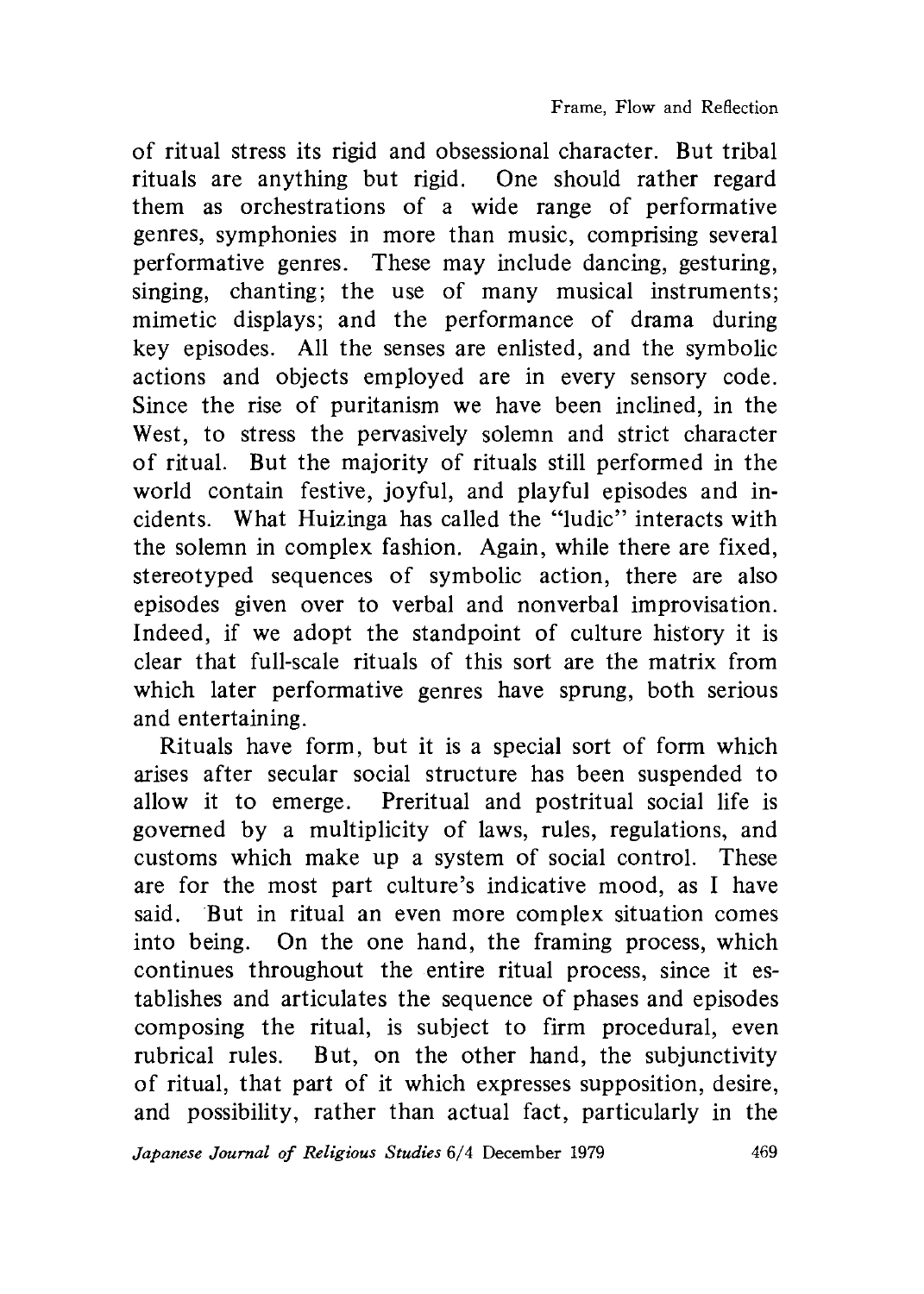central liminal phase, may rather be described in such terms as "charismatic," "numinous," "sacred reality," "illud tempus," "a time of wonders," and so on. This is the world of the exhibition of sacra, symbols or a higher reality; of the dramatization of creation stories; of the appearance of masked and monstrous figures; of the construction of complicated shrines; of the revelation of figurines or wall paintings used to instruct and catechize naked or painted novices undergoing initiatory transformation. In times of radical social change, some of these sacred items and symbolic processes burst out of the secrecy of lodges and enter the public arena as part of the repertoire of prophetic leaders who mobilize the people against invaders or overlords threatening their deep culture.

*Public rituals.* But it is not of initiatory secrets that I would speak here. It is of the great public festivals where public events come under the lens of liminal attention. Such rituals have very frequently a satirical, lampooning, comedic quality. Furthermore, they tend to stress the basic equality of all, even if this involves a status reversal and the setting up of hierarchies of roles, occupied by those who are normally underlings, which caricature the normative indicative hierarchy's power, wealth, and authority. In my book *The ritual process* (1969: 178-188) I have mentioned a number of these public rituals, such as the *Hoti* festival in the Indian village, Kishan Garhi, described by McKim Marriott in "The feast of love" (1966: 210-212), and the *Apo* ceremony of the northern Ashanti of Ghana, in which there is a reversal of secular social status, and social inferiors are privileged to upbraid and lampoon their "betters." Quite often, however, public ritual dramatizes secular, political, and legal status relationships. Even in those cases, episodes of status reversal, including the direct manifestation of what I have called communitas, the mutual confrontation of human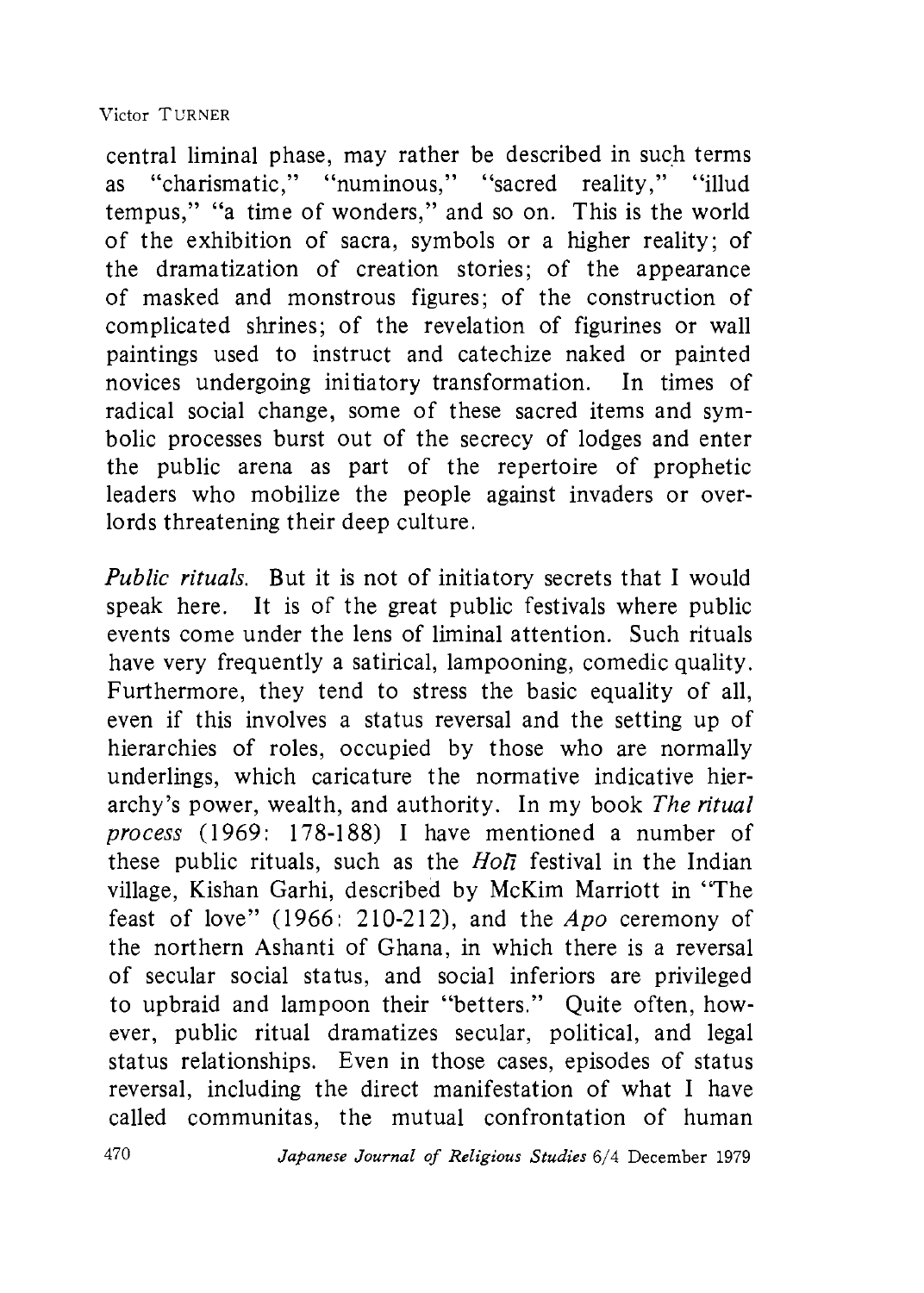beings stripped of status role characteristics — people, "just as they are," getting through to each other  $-$  may strikingly occur. For example, the great ethnographer Henri Junod (1962: 397-404) discusses the major public rituals of the Thonga of Mozambique, the "*luma* of *bukanyi*," in the following terms: The *nkanyi* from which the ritual derives its name is a large tree bearing a plum-like fruit from which a mildly intoxicating liquor is brewed. Political hierarchy is at first in evidence here, for the rites must be inaugurated by the paramount chief, followed at the district level by sub-chiefs, who pray to their deceased royal ancestors in sacred woods. The term *luma* means that a major restriction is being lifted. Things are being tabooed. No one may gather the fruit or brew its beer until the rites have been inaugurated. When someone *lumas* the ban is lifted. What I have said about the public and visible nature of calendrical ritual for the *bukanyi* is considered to mark the beginning of the new year  $-$  is exemplified in Junod's description of what occurs after the chiefly prayers.

> The young people are now assembled to clean up the public square and all the roads. The ball room must be prepared! The women of the capital start out early in the morning .... and they go all over the country gathering the golden fruit; this is piled up in an enormous heap on the public square. The women of the capital brew ten or fifteen huge casks of the precious liquor. ... A convocation of the entire male portion of the tribe is held in the capital, but the first to respond to the call must be .... the warriors of the army, who come in full array, with all their ornaments, and carrying their small clay shields. One cask of beer is selected, into which is thrown the black powder, the great medicine of the land.… Now comes the third act: the drinking in the villages. Each district chief must commence to *luma* in the presence of his subjects, and not until he has done so can the people drink freely in the villages (p. 399).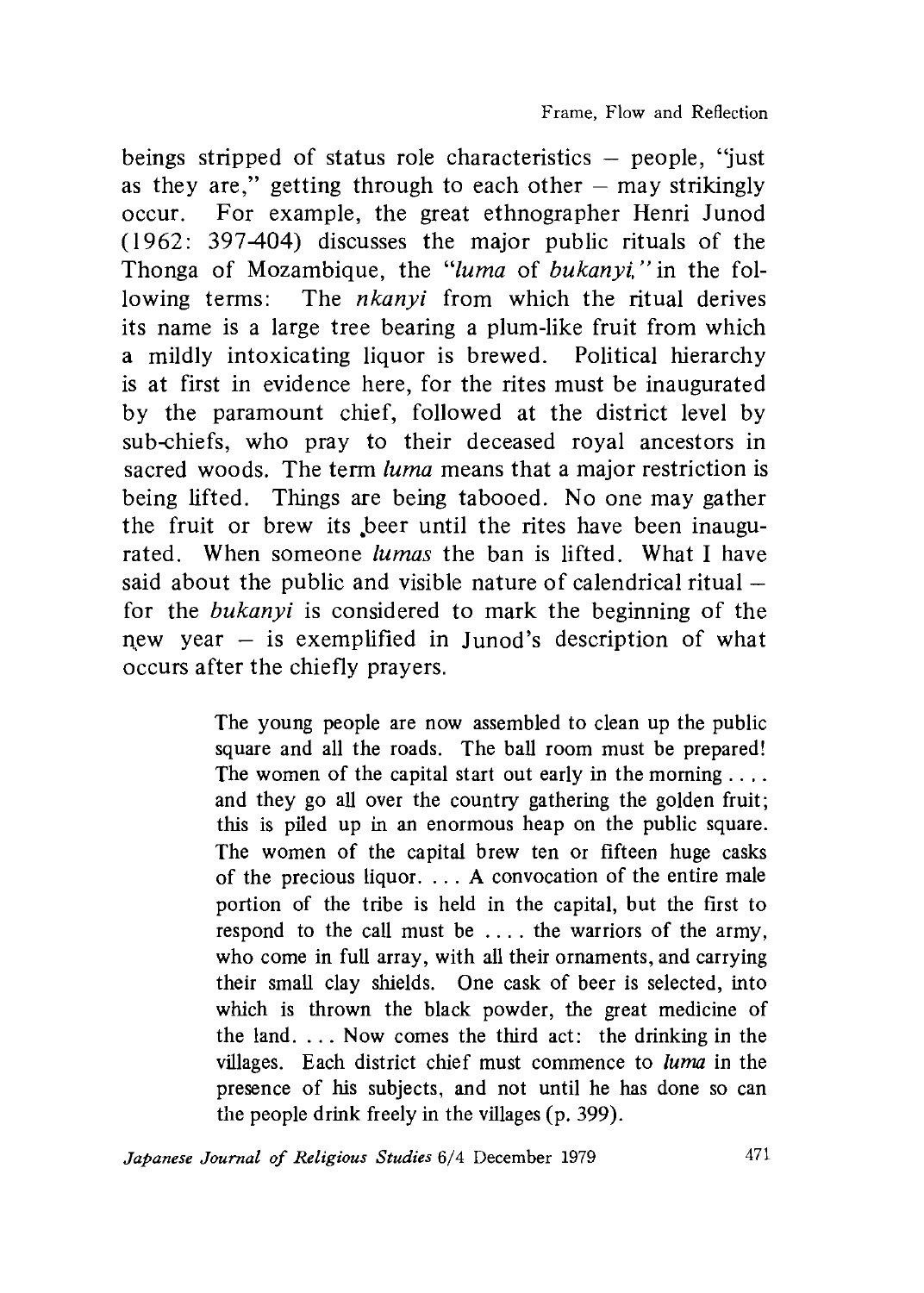Here I would like to interpolate that the various components of the national political structure, here principally the chiefs and the warriors, have the role of first framing, then punctuating the episodes of the ritual. Structure is used in the service of communitas. The *content* of the ritual relates to the unity and continuity of the nation and the land, transcending all structural oppositions of chief and commoner, men and women. I now wish to return to Junod's account, which stresses the Dionysian *communitas* which is the ground swell of the *bukanyi,* and which here escapes its Apollonian framing by male authority.

> From this moment (i.e., the chief's prayer) there is no further description. Drinking continues day and night, night and day! When the supply is finished in one village, they go to the next. These feasts are the Saturnalia, the Bacchanalia, the carnival of the tribe (here I would criticize Junod's nomenclature: I would reserve all three of these terms for performative genres in societies more complex than the Thonga). During these weeks some individuals are in a continual state of semi-intoxication. Orgies on all sides, songs and dances! .... How far does sexual license go during bukanyi? Not to the point of general promiscuity as amongst the Ba-Pedi (another southern Bantu people) after the circumcision school. However, many cases of adultery occur. Men and women forget the elementary rules of conduct. They attend to the wants of nature in the same places, which is taboo under ordinary circumstances: "Nau, a wa ha tiyi," -*"The law is no longer in force"* (p. 401).

But social structure, after its dip in communitas, emerges renewed when the district chiefs send their people to the capital with supplies of "new wine." This is followed by a series of return visits by the chief to villages of his subjects, with further dancing, singing, and drinking.

Junod, who as early as 1912 knew his van Gennep well,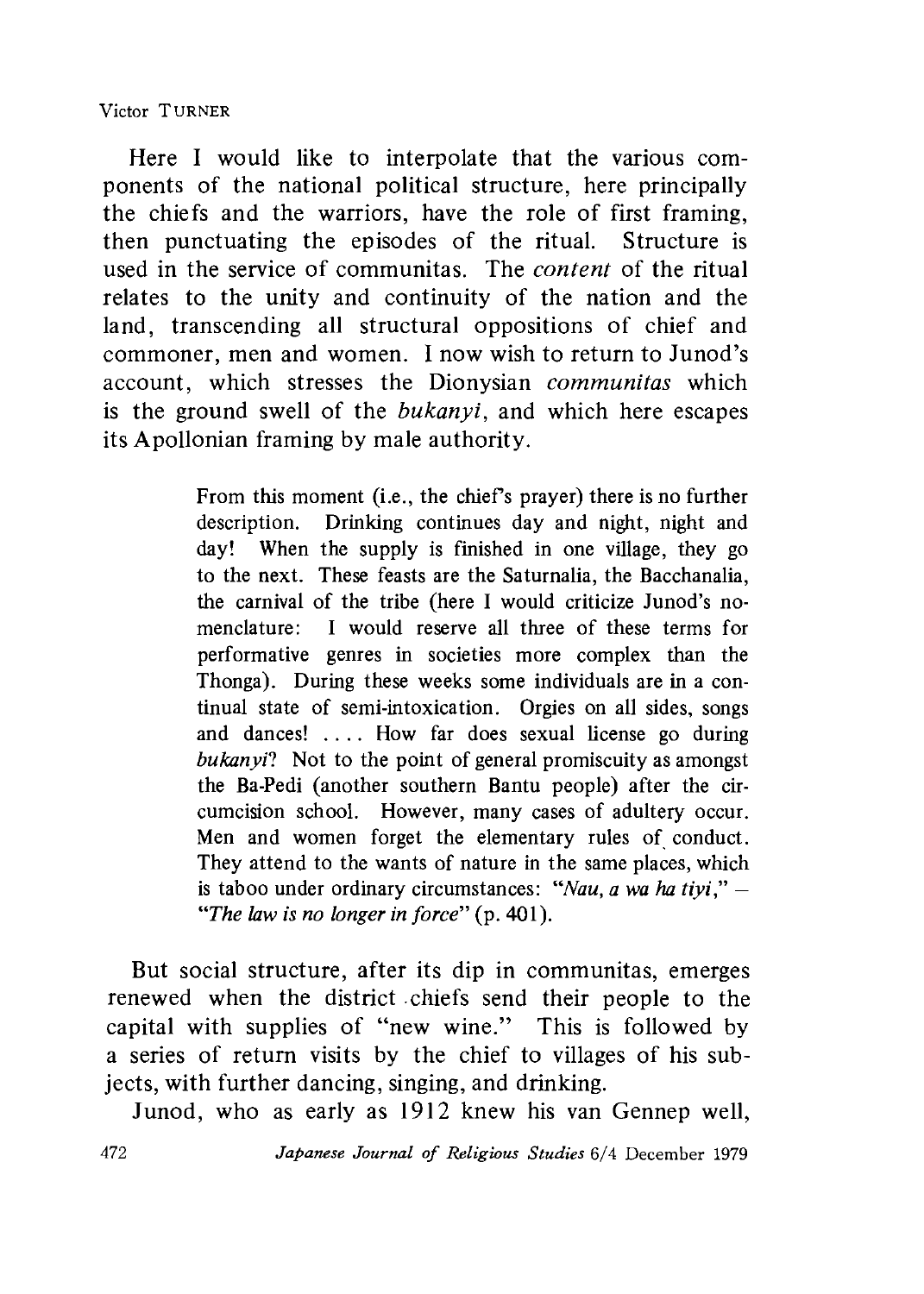was aware of these polarities of public ritual, although he did not, of course, use my vocabulary: "structure and antistructure," or "social structure and communitas." But he did write that: "These rites are .... dictated by the sense of *hierarchy* (Junod's emphasis). A subject must not precede his chief, nor a younger brother the elder in the use of the new harvest, else they would kill those in authority. Such an act is against order" (p. 404). Junod then goes on to stress the idea of *passage*, following van Gennep: 'There is a passage from one year to another .. . . though the *luma* rites do not bear all the characteristics of a true passage rite, like those of circumcision or moving, we may observe in the *luma* or *bukanyi* a kind of marginal period of general license, when the ordinary laws are more or less suspended"  $(p. 404)$ .

Junod does not mention the use of antistructural process here as a metasocial critique, or, even at the simplest level, as an opportunity for the common folk to speak frankly to chiefs and aristocrats. That this aspect was probably present is suggested by evidence from other Southern Bantuspeaking peoples. For instance, Eileen Jensen Krige (1950) finds it in the Great *Umkhosi* or National First-fruit Ceremonies of the Zulu of Natal. The Zulu, it must be remembered, had largely converted this agricultural ritual into a grand review of the army and a celebration of the military kingship established by Shaka, that genius of war. Nevertheless the agricultural basis remains, and the king's song is said to bring rain for the crops. Krige writes:

> A remarkable feature of this review of the army was that considerable freedom of speech was allowed on this occasion, and the king could be insulted with impunity. Various people would leave the ranks of the warriors, who were made to sit down during the discourse, and there (were) free interrogations to which the king (was) bound to reply.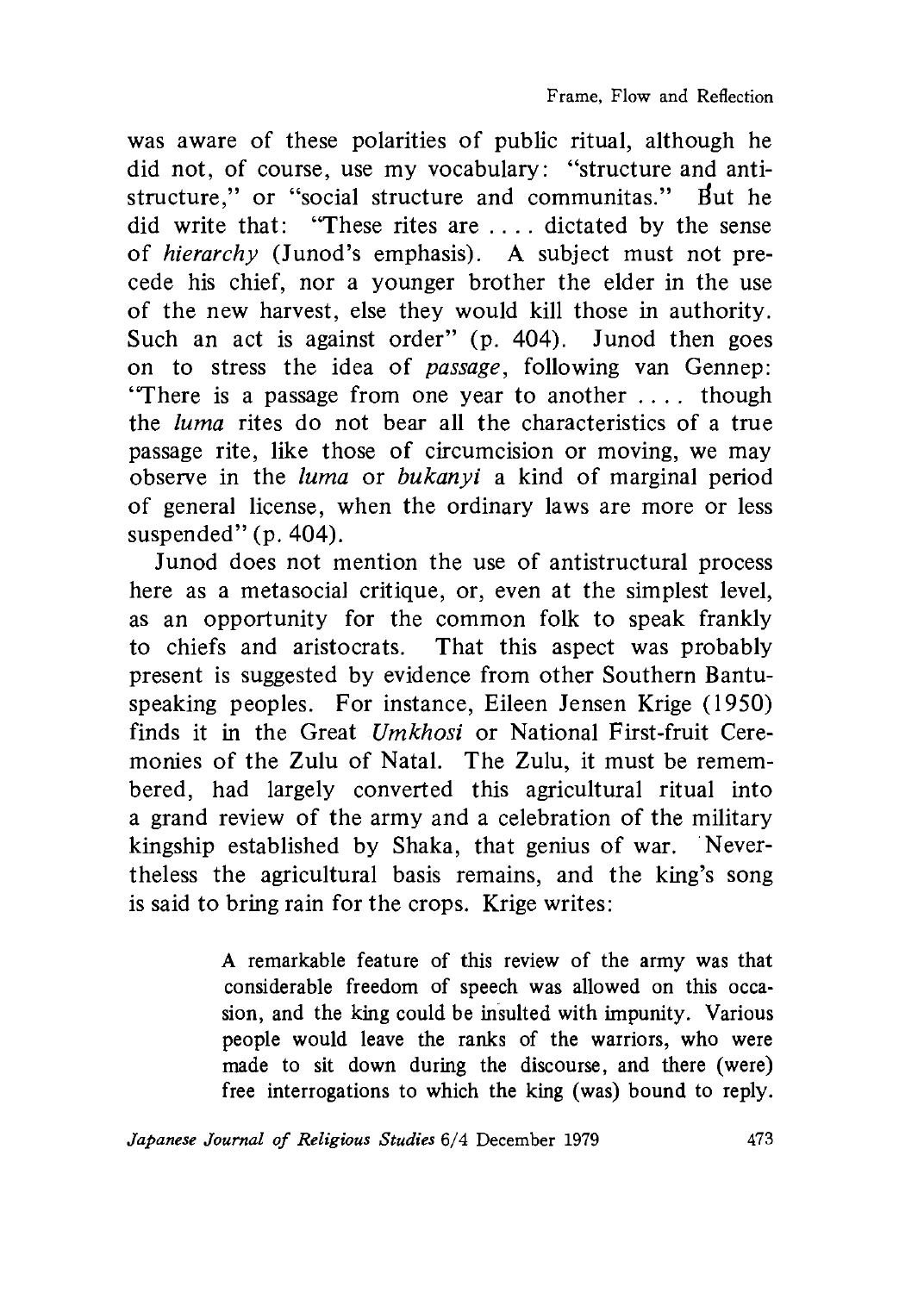Sometimes they denounced him in the presence of all, blamed his acts, stigmatized them as infamous and cowardly, obliged him to explain, destroyed the reasoning in his answers, dissecting them and unmasking their falsehood, then threatening him proudly, and ending with a gesture of contempt (p. 260).

Thus the highest becomes the lowest; the equality of all outside social structure is asserted.

*Carnival* Instances of a similar kind could be multiplied from many standard ethnographies. I will now consider the second major performative genre I mentioned earlier: *carnival.* I should interpolate that growing evidence convinces me that *new* ways of modeling or framing social reality may actually be proposed and sometimes legitimated in the very heat of performance, emerging as a sort of artifact or popular creativeness. That is why public liminality has often been regarded as "dangerous" by whatever powersthat-be who represent and preside over established structure. Public liminality can never be tranquilly regarded as a safety valve, mere catharsis, "letting off steam." Rather it is communitas weighing structure, sometimes finding it wanting, and proposing in however extravagant a form new paradigms and models which invert or subvert the old. Carnival is a particularly interesting illustration of this ambiguity. As Natalie Z. Davis has said *{Society and culture in early modern France*, 1975: 97): "Festive life can on the one hand perpetuate certain values of the community, even guarantee its survival, and on the other hand criticize political order." I cannot today discuss in detail how the historical religions of the book (Judaism, Christianity, Islam) have come, by and large, to emphasize the *solemn* in their official liturgical structures, while merely countenancing with some misgiving the *festive* and *ludic* as parallel "fold" processes fit for fairs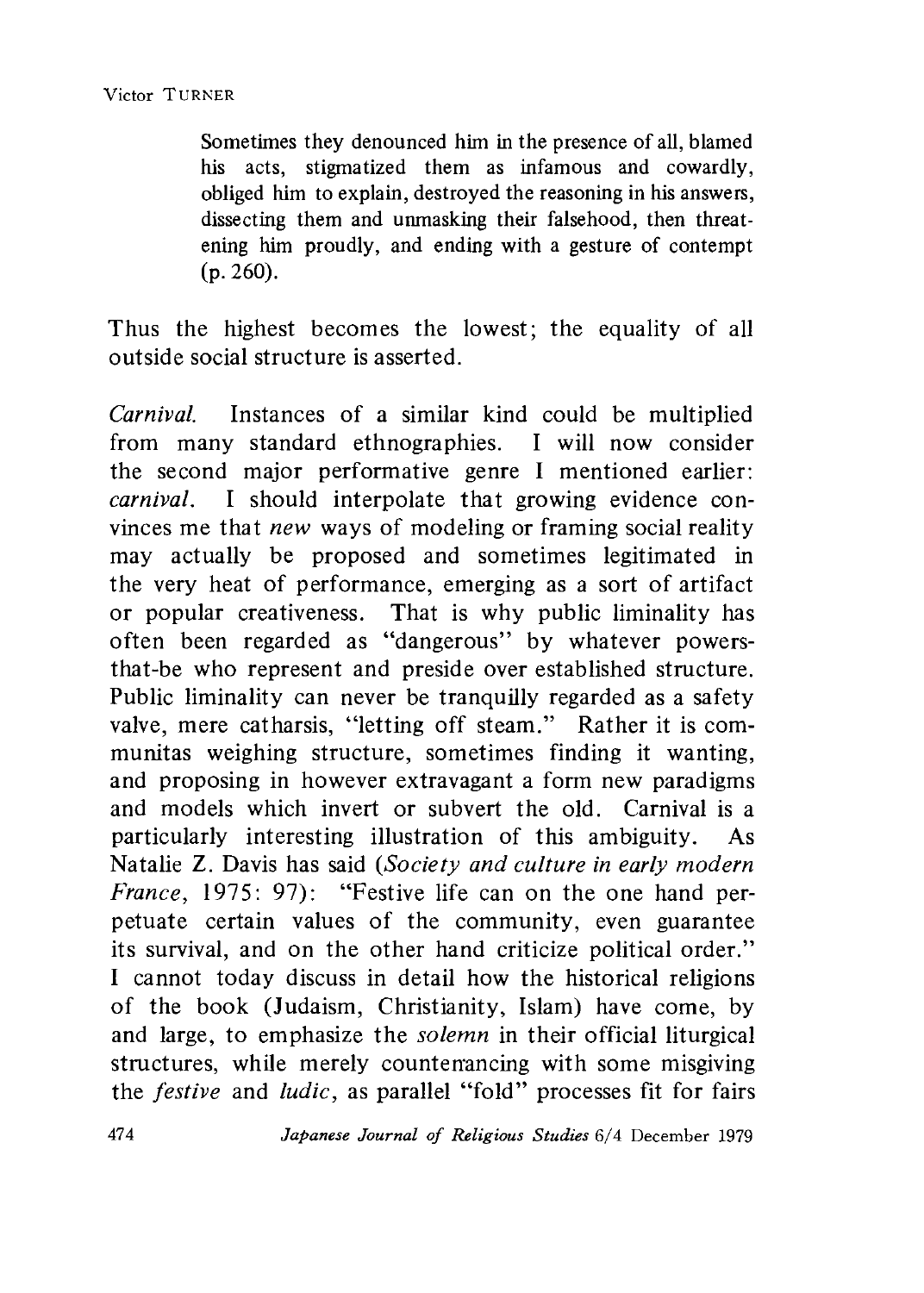and feasts perhaps, but not for "serious" ritual to their major calendrical rituals. But to the eye of the investigator, the "solemn" and the "ludic," often regarded as equivalent to the sacred and the profane by religious professionals, must surely be analyzed as polarities of the *same* ritual field. Solemn liturgies dramatize paradigms of axiomatic value. Festivals and carnivals allow considerable creative latitude for collective scrutiny of the contemporaneous social structure, often with lampooning liberty. People stand back from their lives and weigh their quality. We have seen how in Thonga, Zulu, and other "tribal" ritual, solemn and ludic are interdigitated, penetrate one another. Now at a more advanced stage of the social division of labor we must turn our attention to performative genres that are specialized in the direction of festal play, however rough that playfulness may often be.

Carnivals differ from rituals in the further respect that they seem to be more flexibly responsive to social and even societal change, change in the major political and economic structures. Strictly speaking, "carnival" refers to the period of feasting and revelry just before Lent, including Mardi Gras in France, Fastnacht in Germany and Shrove Tide in England. The popular and probably fictitious etymological derivation "carne vale," "flesh, farewell," hits off its ludic and liminal quality, poised between mundance and solemn modes of living — with more than a hint of desperation. All things of the flesh, including the "things that are Caesar's," are being brought to the fore of social attention, the pleasurable to be indulged in, and the politically and legally unjust to be given a long hard look. It is perhaps no accident that the two best American historians of carnival in my view, Natalie Davis and Robert J. Bezucha, should consistently acknowledge their debt both for theory and data to Arnold van Gennep, the spiritual father of modern cultural processualism whose Manuel *du folklore frangais* is as influential for historians as his *Rites*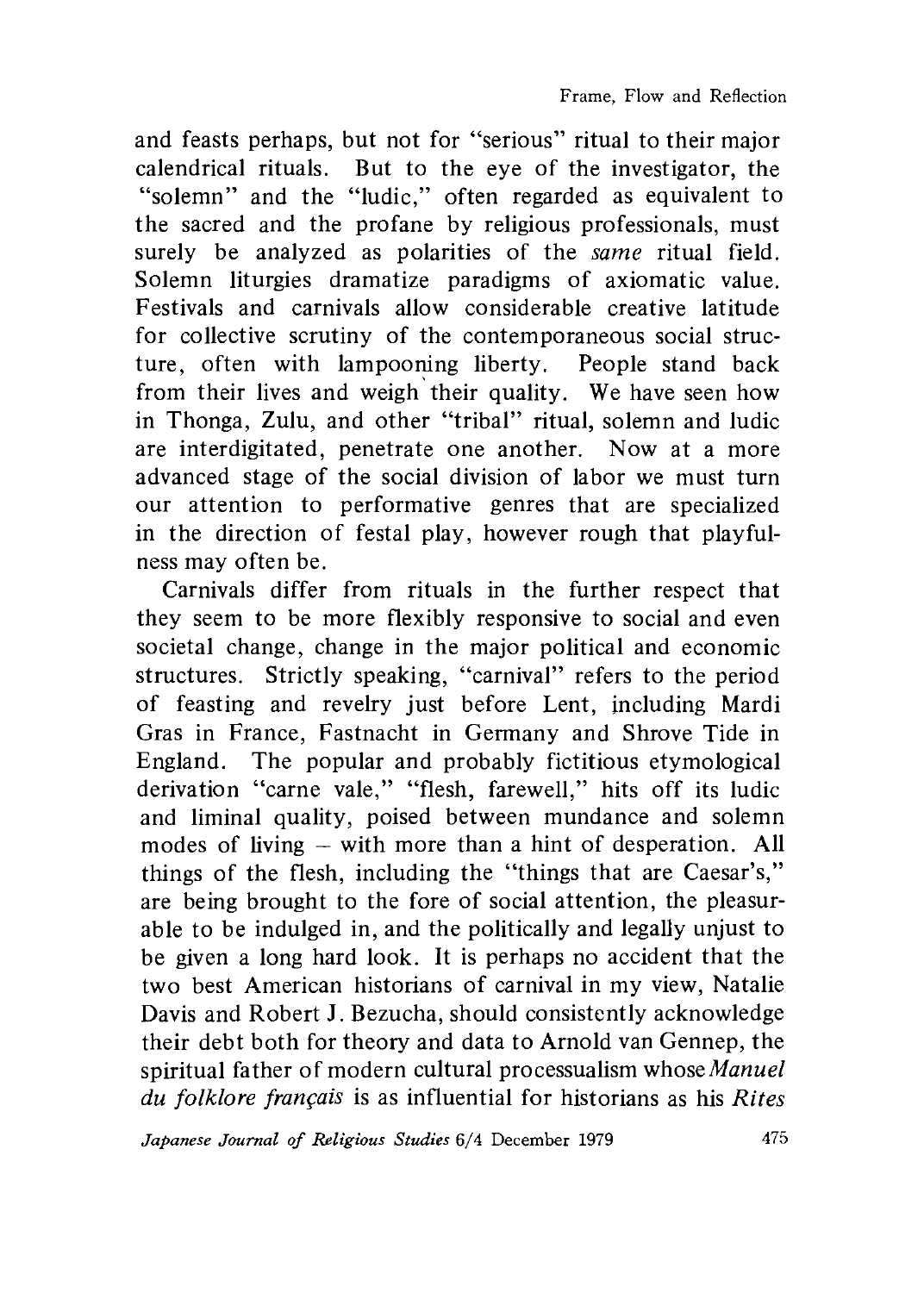*de passage* is for anthropologists. Both have studied carnival rather late in European history, Davis in the later middle ages and the sixteenth century, Bezucha in the nineteenth century. Both have worked in France, where change has always been more reflexive, or at least more self-conscious, than elsewhere. I would like to spend some time with these scholars whose data admirably illustrate my case that public limiliminality is the eye and eyestalk which society bends round upon its own condition, whether healthy or unsound.

Essentially, Davis and Bezucha are interested in the responsiveness to sociocultural change of the various genres, born in the Middle Ages, which Davis has catalogued as:

> masking, costuming, hiding; charivaris (noisy, masked demonstrations to humiliate some wrongdoer in the community), farces, parades, and floats; collecting and distributing money and sweets; dancing, music-making, the lighting of fires; reciting of poetry, gaming and athletic contests  $-$  the list in all its forms and variations would be longer than the 81 games in Bruegel's famous painting or the 217 games that Rabelais gave to Gargantua. They took place at regular intervals, and whenever the occasions warranted it; they were timed to calendar of religion and season (the twelve days of Christmas, the days before Lent, early May, Pentecost, the feast of Saint Jean-Baptiste in June, the Feast of the Assumption in mid-August, and All Saints) and timed also to domestic events, marriages, and other family affairs (pp. 97-98).

*Post-feudal carnivals.* Natalie Davis concerns herself in her chapter four, "The reasons of misrule," with one liminal category of French citizens: unmarried men in peasant communities who have reached the age of puberty. "Since village boys usually did not marry until their early or middle twenties in the fifteenth through seventeenth centuries,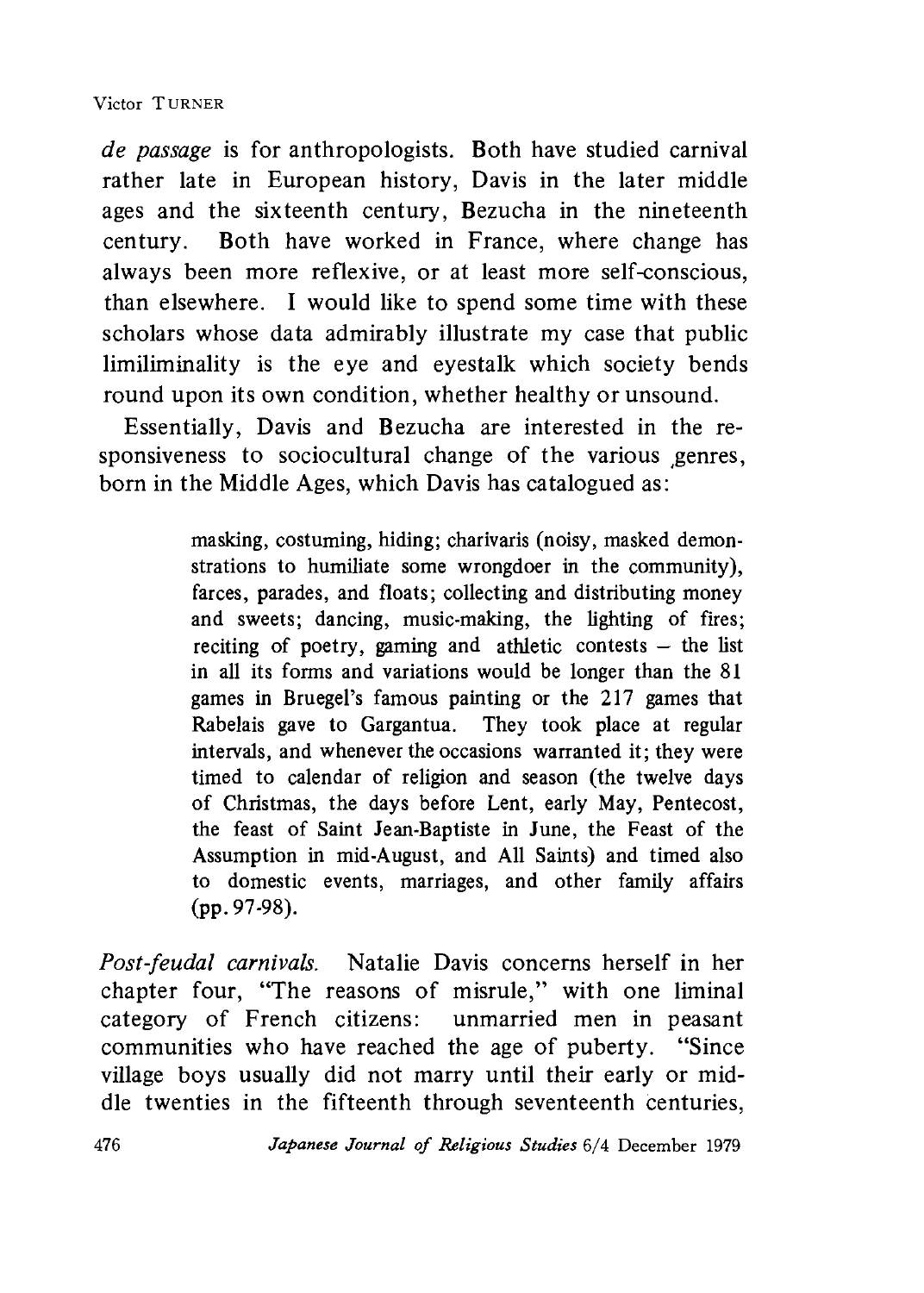their period of *jeunesse* lasted a long time and the number of bachelors relative to the total number of men in the village was quite high"  $(p. 104)$ . For carnival purposes each year before Lent, after Christmas, or at some other time, they elected a King or Abbott from among their midst. This officiant was the head of what was widely called "an Abbey of Misrule" *(Abbe de Maugouvert),* a carnival group put on "by an informal circle of friends and family, sometimes by craft or professional guilds and confraternities, and very often by organizations that literary historians have called 'sociétés joyeuses' (or 'fool-societies' or 'play-acting societies')" (p. 98). Indeed, I well remember how, on Shrove Tuesday in Glasgow, students from the University, dressed in all kinds of bizarre garb, with much transvestitism, used to take over the city and swarm aboard all its public transportation, bullying and cajoling the citizenry into giving generous alms to charity — obviously a latter day Abbey of Misrule in action! The medieval festive Abbeys later came to assume a political nature, and in a remarkable chapter, "Women on top," Davis shows how males in masks and female garb caricatured female attributes. It was supposed in the carnival frame — which here merely replicated the dominant thought of a patrilineal society  $-$  that woman's dominant attribute was "unruliness," or "disorderliness." As Davis puts it: "the lower ruled the higher within the woman . . . and if she were given her way, she would want to rule over those above her outside. Her disorderliness led her into the evil arts of witchcraft, so ecclesiastical authorities claimed; and when she was embarked on some behavior for which her allegedly weak intellect disqualified her, such as theological speculation or preaching, that was blamed on her disorderliness too"  $(p. 125)$ . The Kingdoms and Abbeys of Misrule had "officers" who presided over their carnival behavior. Among these roles, played by men, were "Princesses and Dames and especially Mothers; we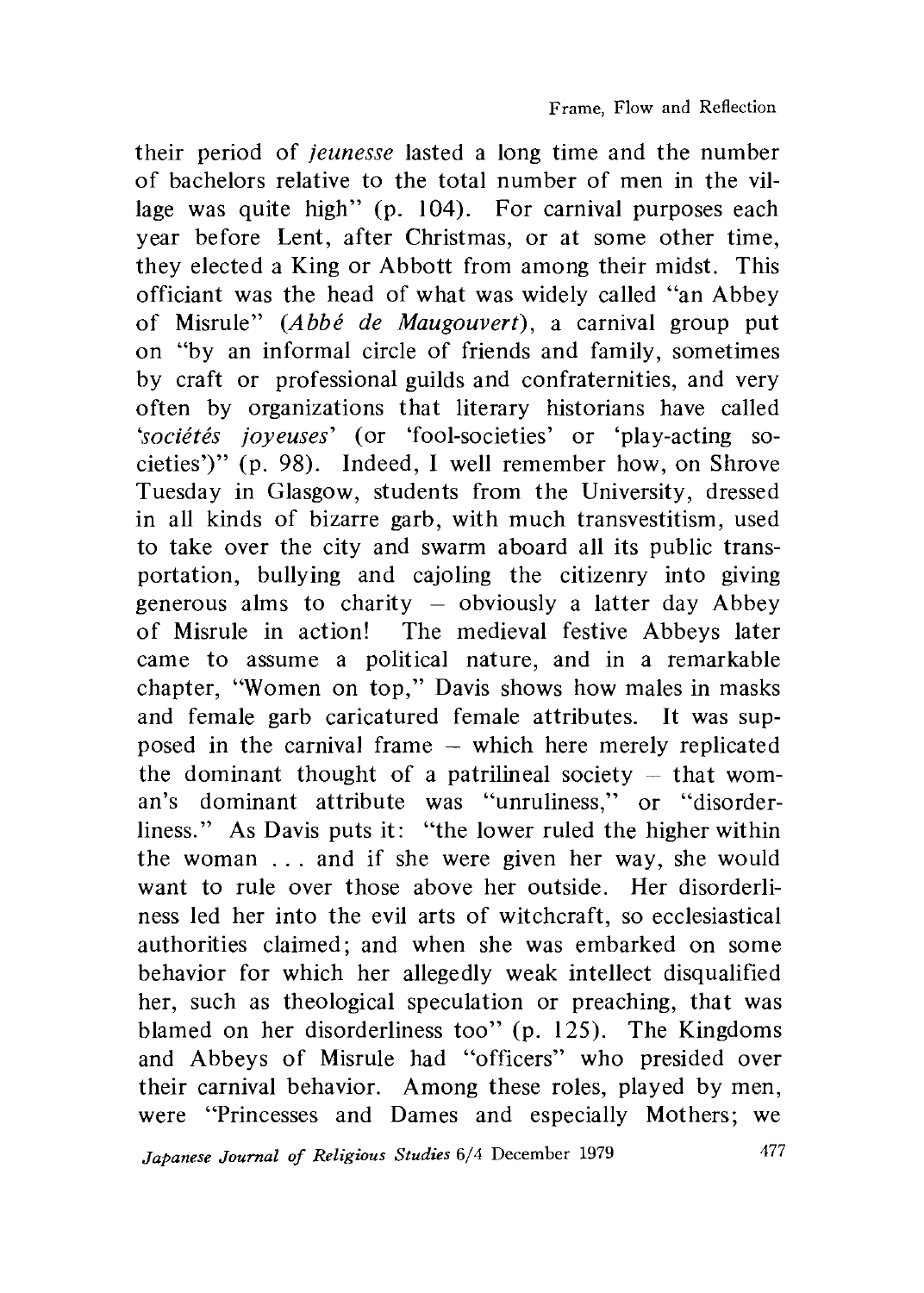find Mère Folle in Dijon, Langes, and Châlon-sur-Saône: Mère Sotte in Paris and Compiègne: and Mère d'Enfance in Bordeaux...... In all of this there was a double irony: the young villager who became an Abbott, the artisan who became a Prince directly adopted for *their* Misrule an object of *licit* power; the power invoked by the man who became Mere Folle, however, was already in *defiance of natural order* — a dangerous and vital power, which his *disguise* made *safe* for him to assume" (pp. 139-40).

What one sees here in Davis's material is evidence of an institution originally committed to maintaining a cyclical repetitive order, in which the natures and virtues of the sexes as structurally classified are clearly figured. Nevertheless, although *both* male and female offices of the Abbeys of Misrule may be said to belong to the *liminal domain* of carnival, the female ones are *quintessentially* liminal, since they represent persons who, even in the mundane "indicative" world, by reason of their status inferiority and marginality, have a "subjunctive" penumbra reinforced and reduplicated in the carnival setting. The danger here is not simply that of female "unruliness." This unruliness itself is a mark of the ultraliminal, of the perilous realm of possibility of "anything *may* go" which threatens any social order and seems the more threatening, the more *that* order *seems* rigorous and secure. The powers of the  $v$  eak  $-$  to curse and criticize  $-$  set limits on the power of the strong  $-$  to coerce and ordain.

The subversive potential of the carnivalized feminine principle becomes evident in times of social change when its manifestations move out of the liminal world of Mardi Gras into the political arena itself. Natalie Davis has written at some length of peasant movements and protests by other kinds of groups, in which men, clad in the carnival "drag" usually associated with *Mere Folle* and her *Infanterie,* putting on feminine "unruliness" so to speak, projected the carnival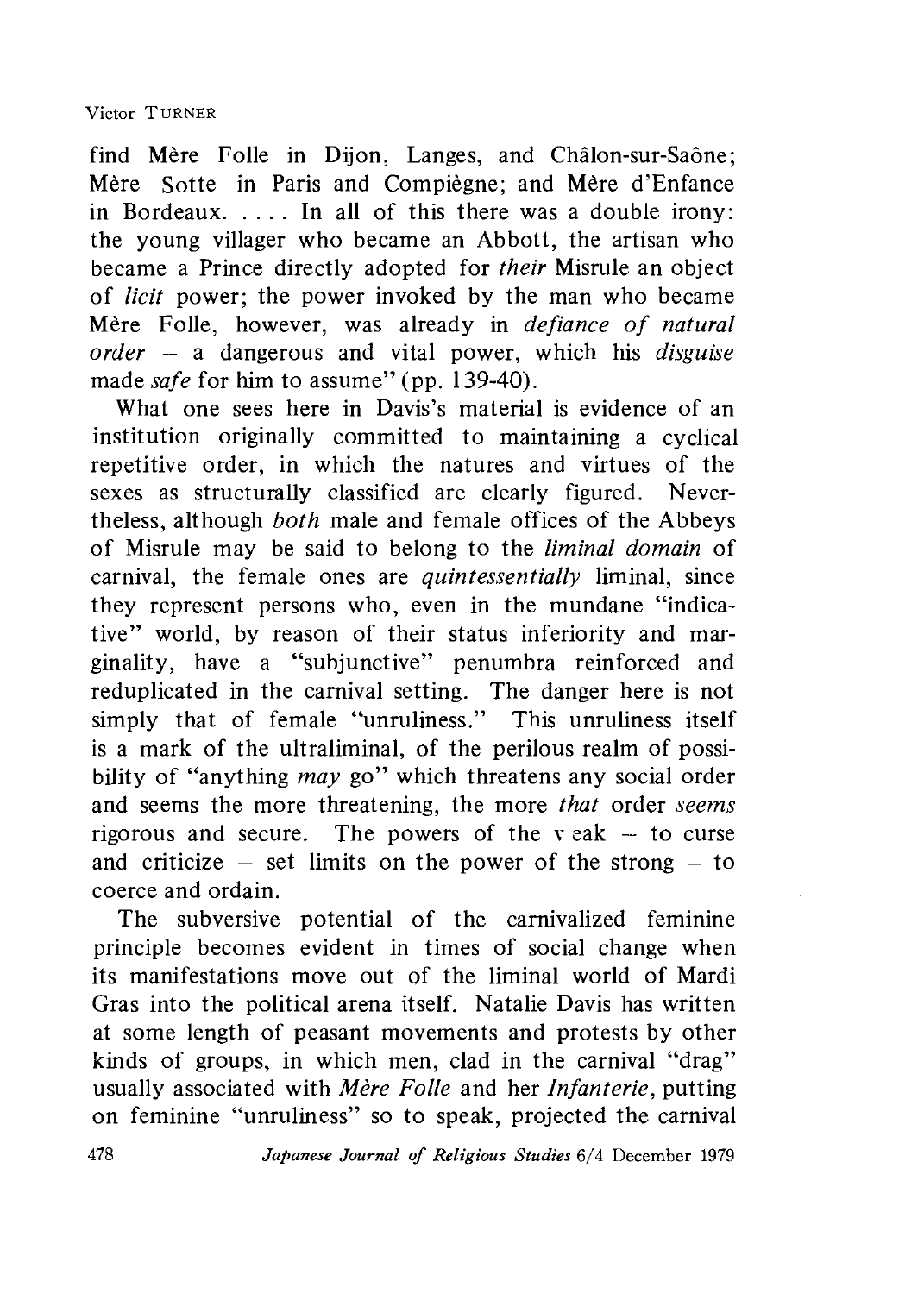right of criticism and mockery into situations of real "indicative" rebellion (p. 147).

She gives several instances of how "ritual and festive inversion" was put to new overtly political uses (p. 147). In the Beaujolais in the 1770s, male peasants blackened their faces and dressed as women "and then attacked surveyors measuring their lands for a new landlord" (p. 147). In England, in 1629, (the so-called) "Captain" Alice Clark, a real female, headed a crowd of women and male weavers dressed as women in a grain riot near Maldon in Essex (p. 148). In 1631, in the dairy and grazing sections of Wiltshire, bands of men rioted and leveled fences against the king's enclosure of their forests. They were led by men dressed as women, who called themselves "Lady Skimmington." In April 1812, "General Ludd's Wives," two weavers dressed as women, led a crowd of hundreds to smash steam looms and burn a factory in Stockport (p. 148). Among other examples, Davis cites the "Whiteboys" of Ireland, who, for almost a decade, from 1760-70, dressed in long white frocks and, with blackened faces, "set themselves up as an armed popular force to provide justice for the poor 'to restore the ancient commons and redress other grievances."" She says that these "Ghostly Sallies" were the prototypes of the "Molly Maguires and the Ribbon societies of the nineteenth century" (p. 149). What has been happening, of course, is that the rebellious potential of the unruly female persona, hitherto confined to the "play" world of carnival, has been put to new use by men in the traditionally masculine realm of political action. As Davis writes: "On the one hand, the disguise freed men from the full responsibility for their deeds and perhaps, too, from fear of outrageous revenge upon their manhood. After all, it was 'merely women' who were acting in this disorderly way. On the other hand, the males drew upon the sexual power and energy of the unruly woman and on her license (which they had long assumed at carnival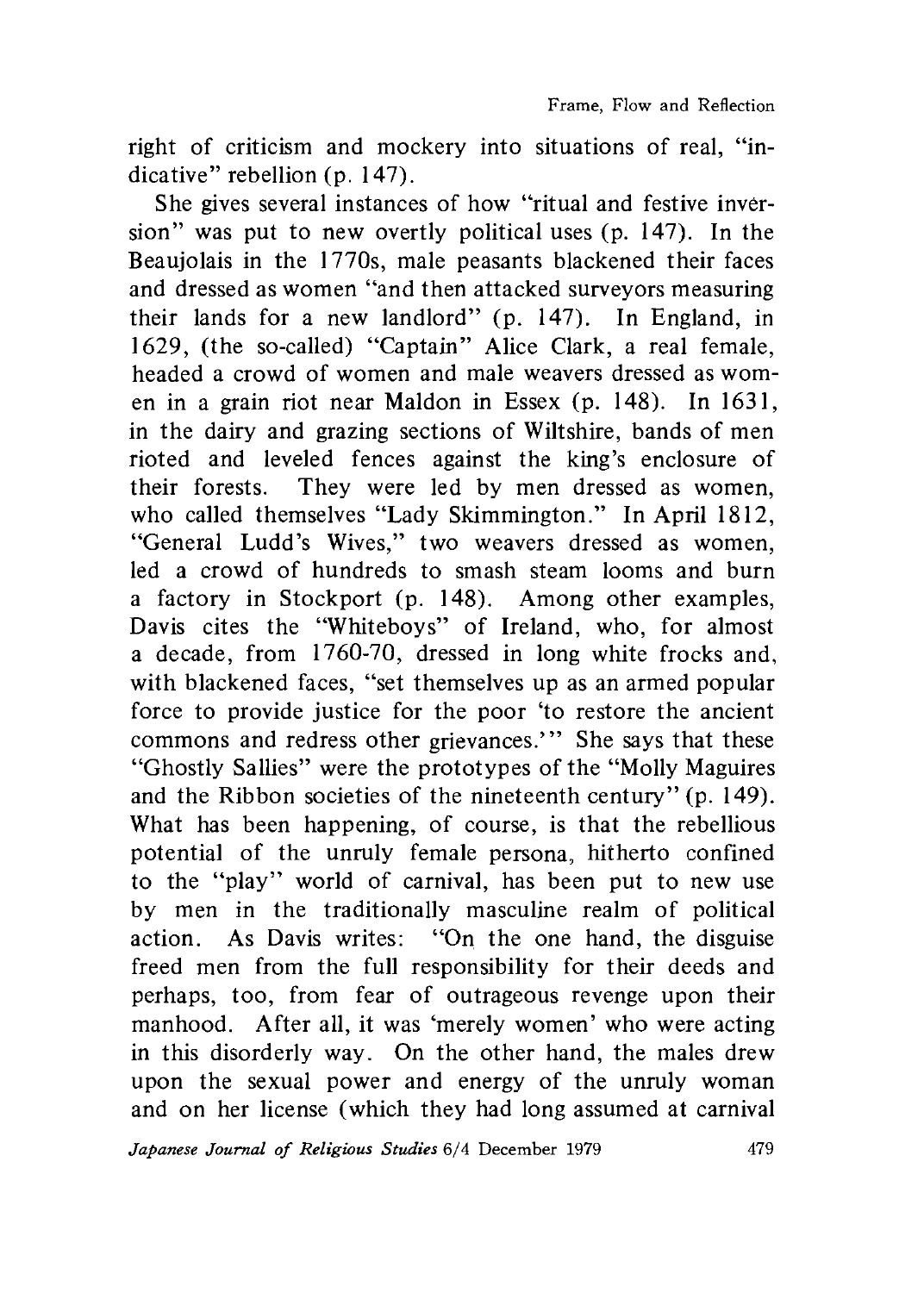and games) — to promote fertility, to defend the community's interests and standards, and to tell the truth about unjust rule"  $(p. 149)$ .

*Early modern carnivals.* Another historian who has made use of popular festivity not only as an index, but also as an agency of sociocultural and political change is Robert Bezucha, of Syracuse University, whose period for intensive study is the Second Republic in France. In a paper delivered at the Davis Center at Princeton in 1975 he followed Maurice Agulhon *(La Republique au village)* (1960:  $265-66$ ) in tracing a double evolution in popular "mentalité" during the early nineteenth century in France from traditional to progressive in political life and from *folklore* (in the French sense of this term, that is, as the nexus of traditional customs, beliefs, and practices — Americans might call it "folk culture") to modernity in daily life. These processes, though parallel, were not synchronized so that when villagers wished to express an advanced political idea, they often did so within the context of a *folkloresque* event. In doing so they carried further the normal lampooning license of the carnival, of which van Gennep has written: there is "the temporary suspension of the rules of normal collective life . . • one profits from this period of traditional license to mock the constraints of the State and the Government to which the collectivity submits in normal times"  $(1938-58, \text{ vol. } 1:xx; \text{ vol. } 3:981-82)$ . How far they carried it may be seen from the fact that most of Bezucha's data were drawn from reports by *Procureurs Généraux* in the Archives Nationales on incidents officially classified as *affaires politiques* that occurred on Mardi Gras or Ash Wednesday (the key days of the *Careme-Carnaval* cycle) between 1848 and 1851. Carnival contained many traditional symbols and symbolic actions; these were used in new ways to express political attitudes, while new symbols,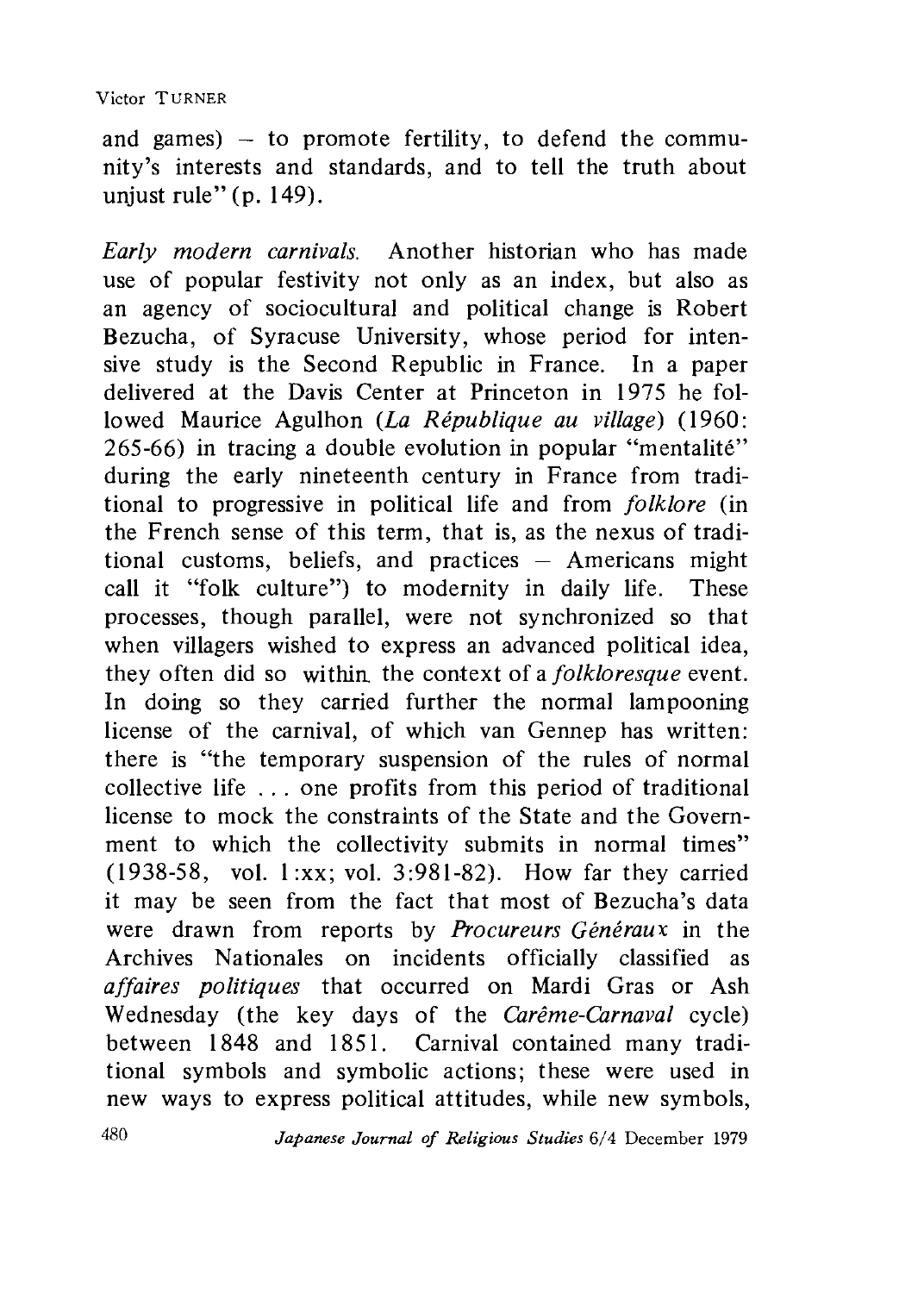such as the Phrygian caps of the French Revolution, were introduced into carnival processions. Bezucha also records instances of the transvestitism discussed by Davis, but this has ceased to be a dominant symbolic motif by the time of the brief Second Republic. Let me give two examples from Bezucha's talk; one represents a critique from the Right, the other from the Left, of the rapidly changing political scene from Louis Napoléon's Revolution of 1848 to his proclamation of himself as Emperor in 1852 — a period characterized by increasing repression of the rural masses. The first comes from a report on the town of Uzes in the department of Gard in southern France (Popular festivities and politics during the Second Republic, pp. 12-13). The year is 1849.

> February 21 was Ash Wednesday. On this day in the Midi of France, the young people belonging to the popular class *{la classe du peuple)* are accustomed to hold a burlesque divertissement whose theme is the burial of Carnival. They cover or blacken their faces, don bizarre costumes, arm themselves with kitchen bellows, and go through the streets of the town, one after the other, each trying to use the bellows on the person in front of him. At the head of the procession, they carry a mannequin called *Carimantran (Careme entrant:* the arrival of Lent) which they dance around at each stop and end by throwing into the water.

> This year, its authors, since they belong to the legitimist party (seeking the restoration of the Bourbon dynasty) have not neglected to give to the festivities a significance which was insulting to the Republic. In place of a bellows, each of them carried a broom, and at a signal they all began to sweep, raising a cloud of dust, while at the same time singing a song called ''The Song of the Sweeps" *(Ramoneurs).*

> But what gave the parody an extremely clear meaning was another smaller group of persons preceding the sweepers and who, by the various emblems they wore, obviously repre-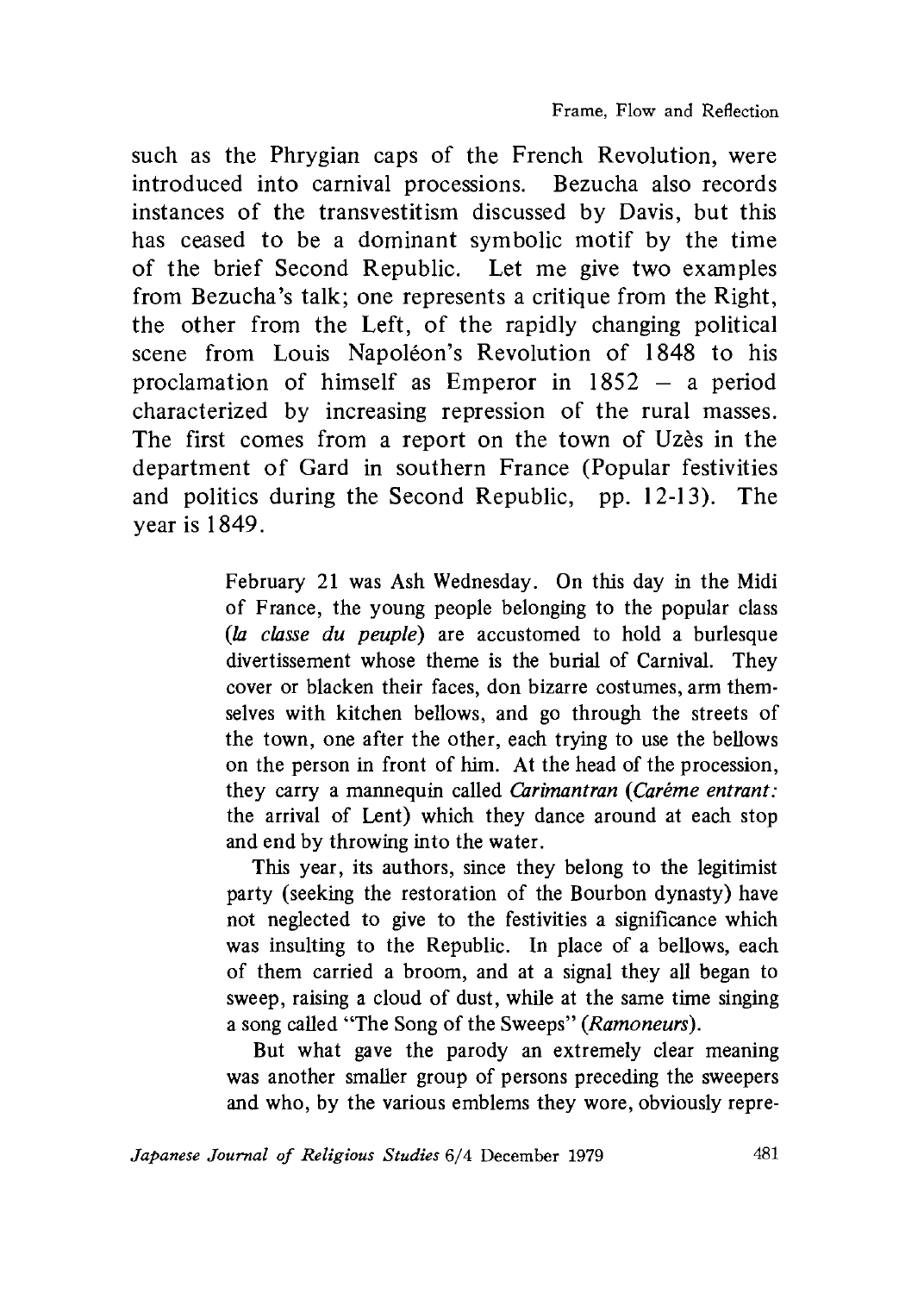sented the Republic (i.e., the government of Louis Napoléon). One of them rode a wretched nag and held a dirty tricolored flag which from time to time he let trail on the ground behind him.

From time to time the sweepers would draw close to this flag bearer, pretending to hit him with their brooms and to force him to descend and give his place to another. In addition, five or six persons on foot and wearing clothing of various colors, in contrast to the completely white costumes of the sweepers, marched in front of them with an issue of the journal *La Reforme* displayed on their chests. Thus, it seemed that the white troupe was sweeping away the tricolored flag and those gathered around it.

Here, again, we have an instance of improvisation during performance itself — of the introduction of a new element  broom replacing bellows; and critical commentary on current events. Bezucha fills in for us some features of the relevant historical and cultural contexts (pp. 13-16). He sees in the danse des soufflets ("dance of the bellows") an instance of a class of Ash Wednesday snake dances popular in southern French towns, which van Gennep believed were themselves parodies of the processions of the *penitents,* the religious fraternities of Provence. In these dances there was much ritual tranvestitism. Masked youths dressed in women's petticoats or nightshirts amused the spectators by trying to grab the persons dancing in front of them, whether to set his skirts on fire or strew him with ashes. But the 1849 carnival at Uzès made additional use of old custom. The Gard department has witnessed religious conflict from the Camisard wars of the seventeenth century to the White Terror of the restoration. After the Revolution of 1830, the Protestant elite of Uzès had gained control of the town's administration and National Guard. When Guizot, a Protestant, fell in 1848, power went over to their old foes the impoverished Catholic majority. The Protestants feared that a third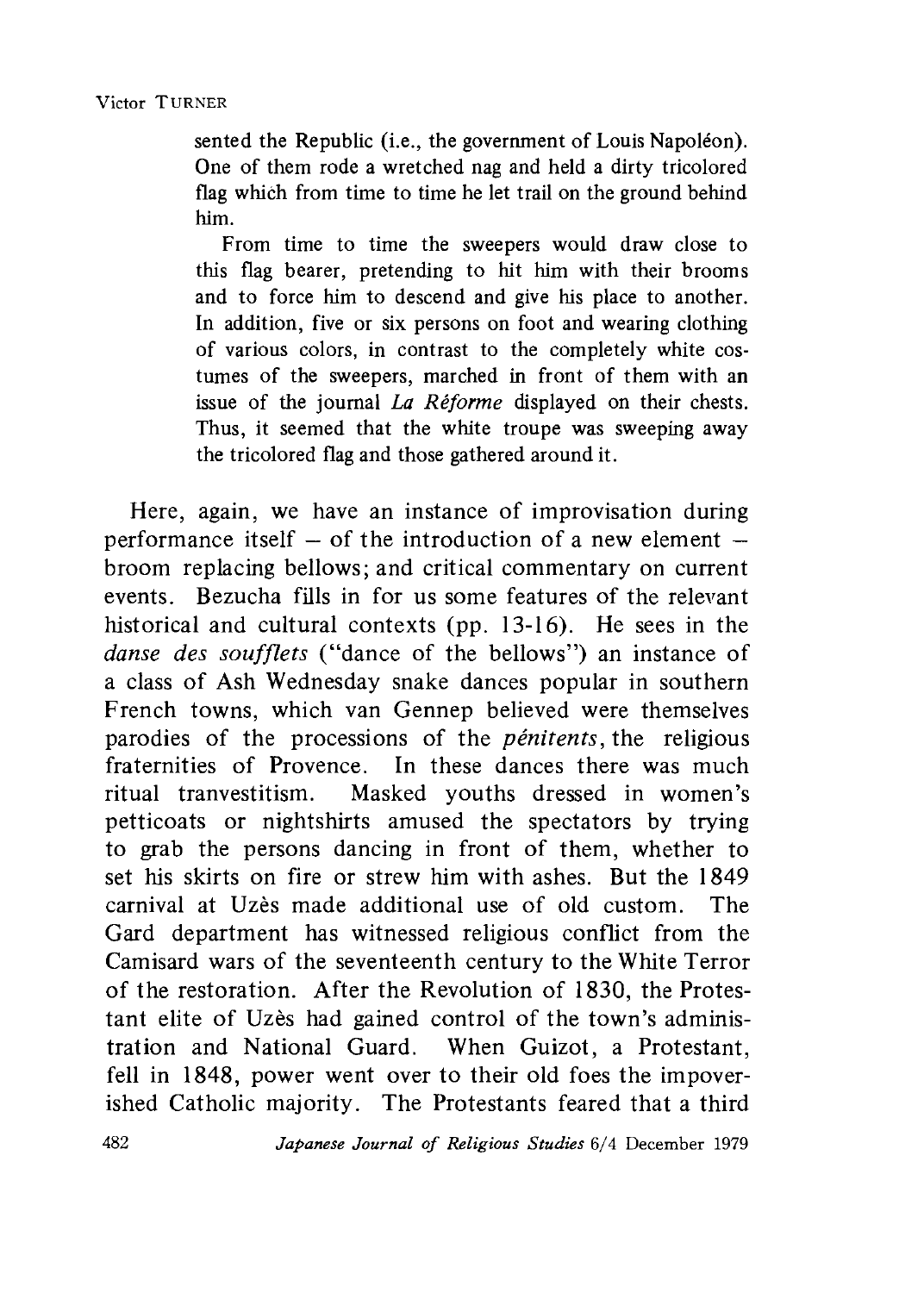restoration of the Bourbons was imminent. In other towns, this group might have been "men of Order"; here many supported the Left, "the democratic and social Republic." as a means of opposing a government they distrusted. As in so many small towns, at Uzes, religion, politics and social structure formed a single sociocultural field. Even before the Carnival, "the Republican cafe" had assaulted dancing Catholics with billiard cues, while Catholic youths retaliated by attacking Protestant homes and businesses — why does this script seem so familiar these days? Bezucha summarizes the events of 1849 as a "popular demonstration by the Right against an elite on the Left. The costumes of the sweepers were indeed traditional, but the color white also symbolized the legitimist, Catholic party. Their dance was a customary one, but by substituting brooms for bellows and adding a tricolored flag and a few copies of a newspaper they changed the meaning of the parody. Its theme was no longer the burial of Carnival, rather the burial of the Republic . . . this mechanism of innovation set off a chain of violence" (pp. 15-16).

Color symbolism plays a clear role here. I wish I had time to speak more about it, for I have written extensively on the initiatory significance of what I can only consider the culturally "primary" colors, white, red,and black, in studies of tribal cultures. But it is importantly used in provincial France during the Second Republic, as Bezucha's second example demonstrates. This case is from a procureur's notes on Ash Wednesday 1849 in the town of Issoire in the Puy-de-Dome, in the north. Here the Whites are put down and the Reds prevail.

> On the 21st of this month a masquerade thusly composed appeared on the main square of Issoire: an individual wearing bourgeois clothing, his face covered with a mask of white material and holding a cattle pik in his hand, pretended to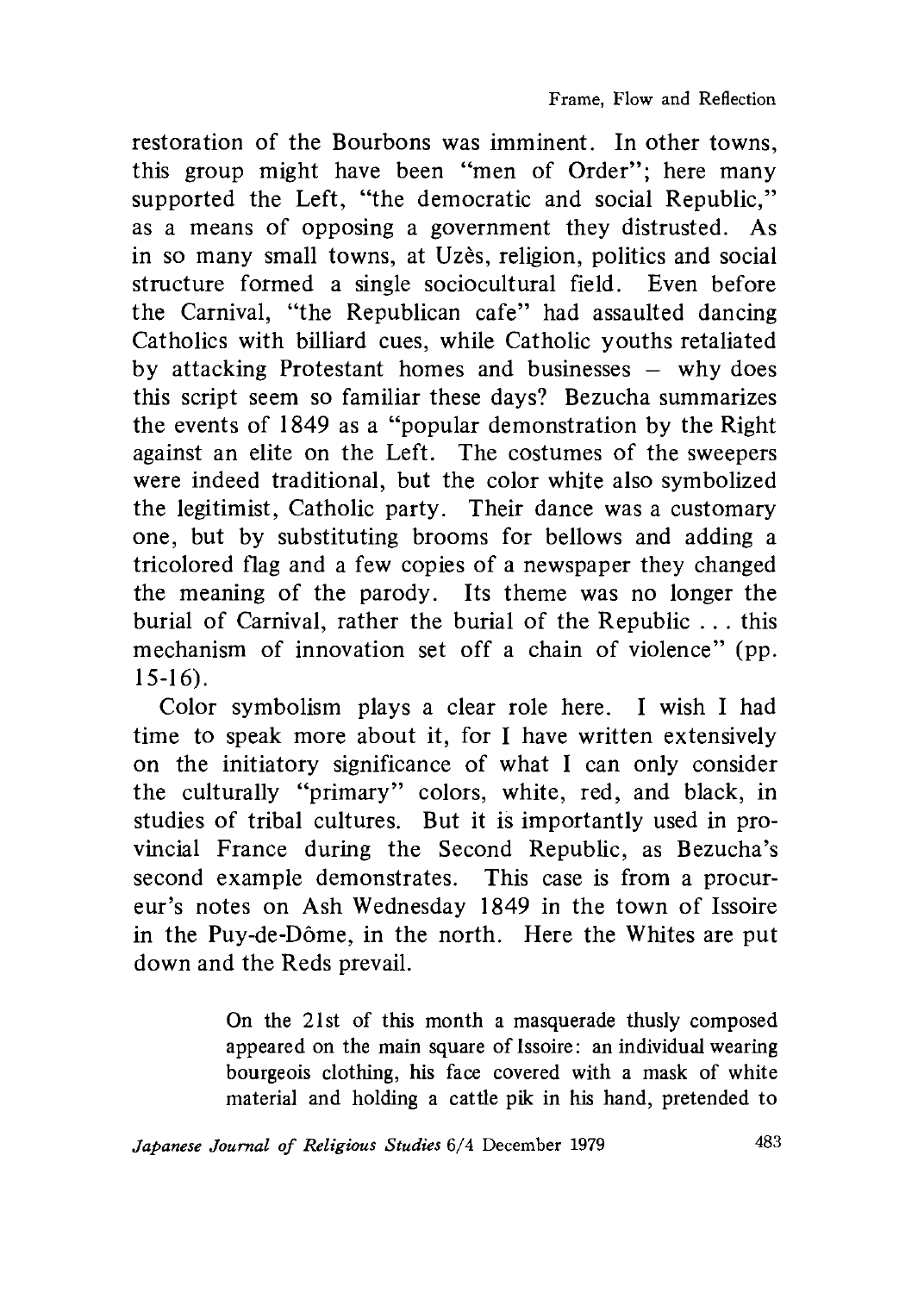be a herdsman driving cattle. Behind him were two persons joined together by a yoke and dressed like workers, their faces covered by masks of red material. Following them came a cart pulled by a horse and containing five or six persons supporting a straw dummy which in this part of the country is called *Guillaume.* The allegory was highly transparent: the bourgeois aristocracy was forcing the *people* [emphasis in the original text] under the yoke of its power.

At the same time in another part of town, another group of maskers was going about in a cart; one person wore a red bonnet and carried a wooden staff which he jabbed into the side of a straw dummy which was wearing a white bonnet. This last masquerade was the opposite, or rather the complement, of the first allegory: it was the *people* in turn taking its vengeance by the destruction of the aristocratic bourgeoisie.

Finally, elsewhere in the town, a band of young peasants went about shaking their fists, singing, and shouting *A bas les bhncs\* (p. 16).

Issoire had the reputation of being a turbulent town, strongly anticarlist and hostile to the bourgeoisie. The color symbolism had potent cultural meaning here too. Red was not only contra-Carlist but also pro-revolutionary. If white and Right stood for order, red and Left stood, not for disorder, but for a new order based on the (often bloody) overthrow of the old order. The figure of Guillaume, the Straw Man, is interesting. Traditionally he was a buffoon or clown, who represented Turncoatism, like the Vicar of Bray in the English song. He was the person who put opportunism before principle. In Bezucha's interpretation (p. 18) he had ceased to be, as he once was, "a symbolic representation of carnival," with its plasticity of commentary as against the rigidity of a structure accepted by all, but was now "the personification of the maskers' enemy, the so-called bourgeois aristocracy." He was petrified in a new structural role  $-$  if only in the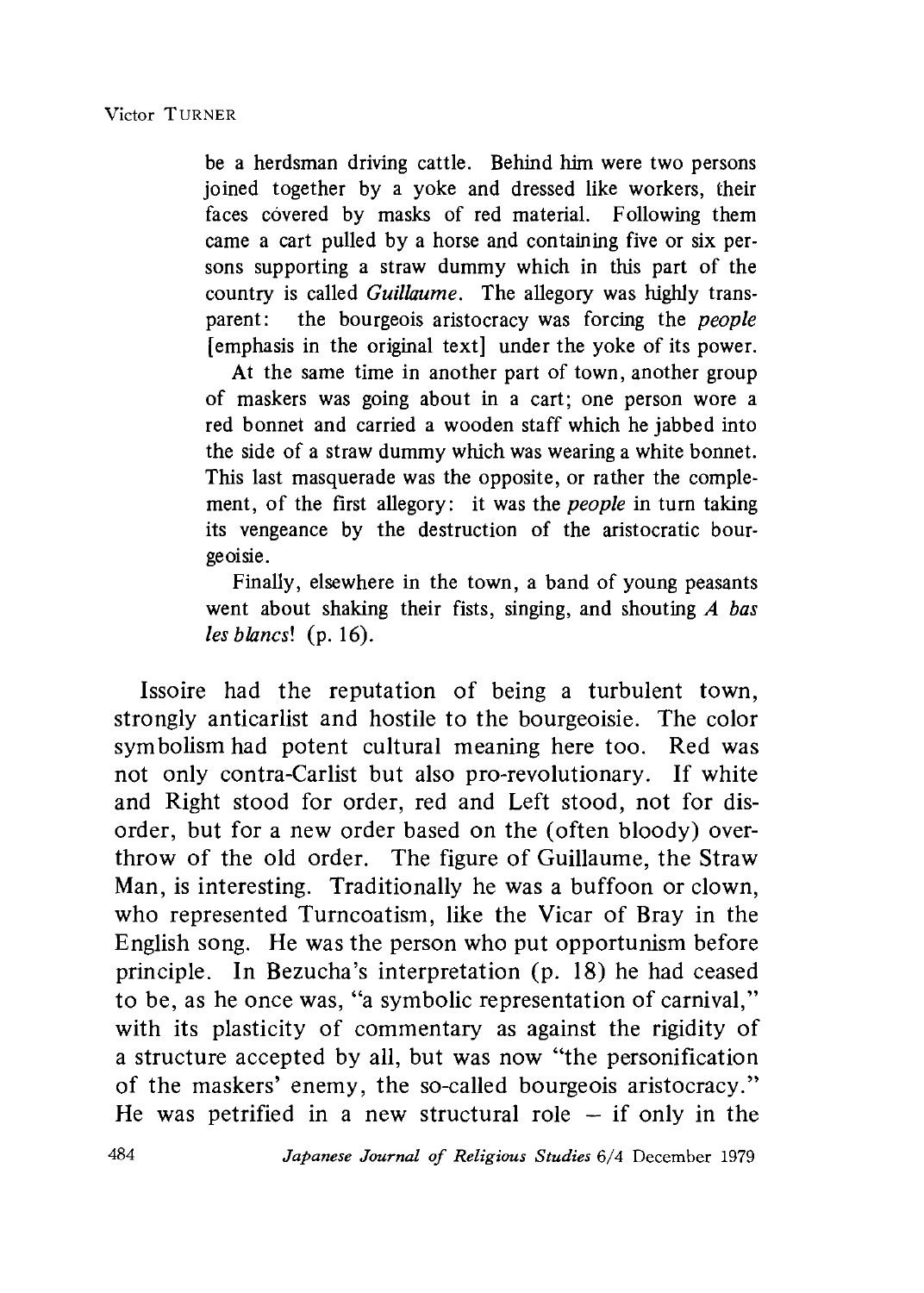labile world of carnival.

Four days after this Ash Wednesday parade, which still preserved many traditional features, a local chambrée or Republican club mounted a procession, presumably to celebrate the first year of the Republic, which represented a conscious combination of traditional carnival allegory and elements of the *fetes revolutionnaires,* the official pageants staged in the 1790s. As Bezucha describes it:

> In a horse-drawn cart decorated with red cloth, green garlands, and the motto *Honneur au travail,* rode a costumed figure representing Liberty, her (his, for Liberty was played by a man) hands on the shoulders of The Worker and The Farmer. Behind Liberty stood her children, Genius and Instruction; next to here were two men, one with a large open book and the other with a sign reading *La Republique fera le tour du monde*. The cart was led by a villager dressed as a Roman herald and followed by the figure of Time.

> An honor guard of ten persons preceded the cart and behind it came five persons in chains: one was dressed as a priest or jesuit, a second in white, a third in black, and the final two as nobles wearing signs marked Privilege in their hats. Completing the procession was a crowd of perhaps one hundred and fifty men, marching arm in arm and singing *La Marseillaise* and *Le Chant du depart.* As they passed the home of the retired subprefect, a peasant was heard to shout *Vive le sangl* (pp. 18-19).

The thought of the guillotine must have made shivers run down several backs that night! Indeed, in other Mardi Gras parades recorded by Bezucha from that period, symbolic guillotines were taken on procession on carts. At Schirmeck in the Bas-Rhin department, for example, one such "guillotine" was accompanied by an "executioner," wearing a red belt and smeared with a colored substance imitating blood. The procession stopped outside the homes of local notables,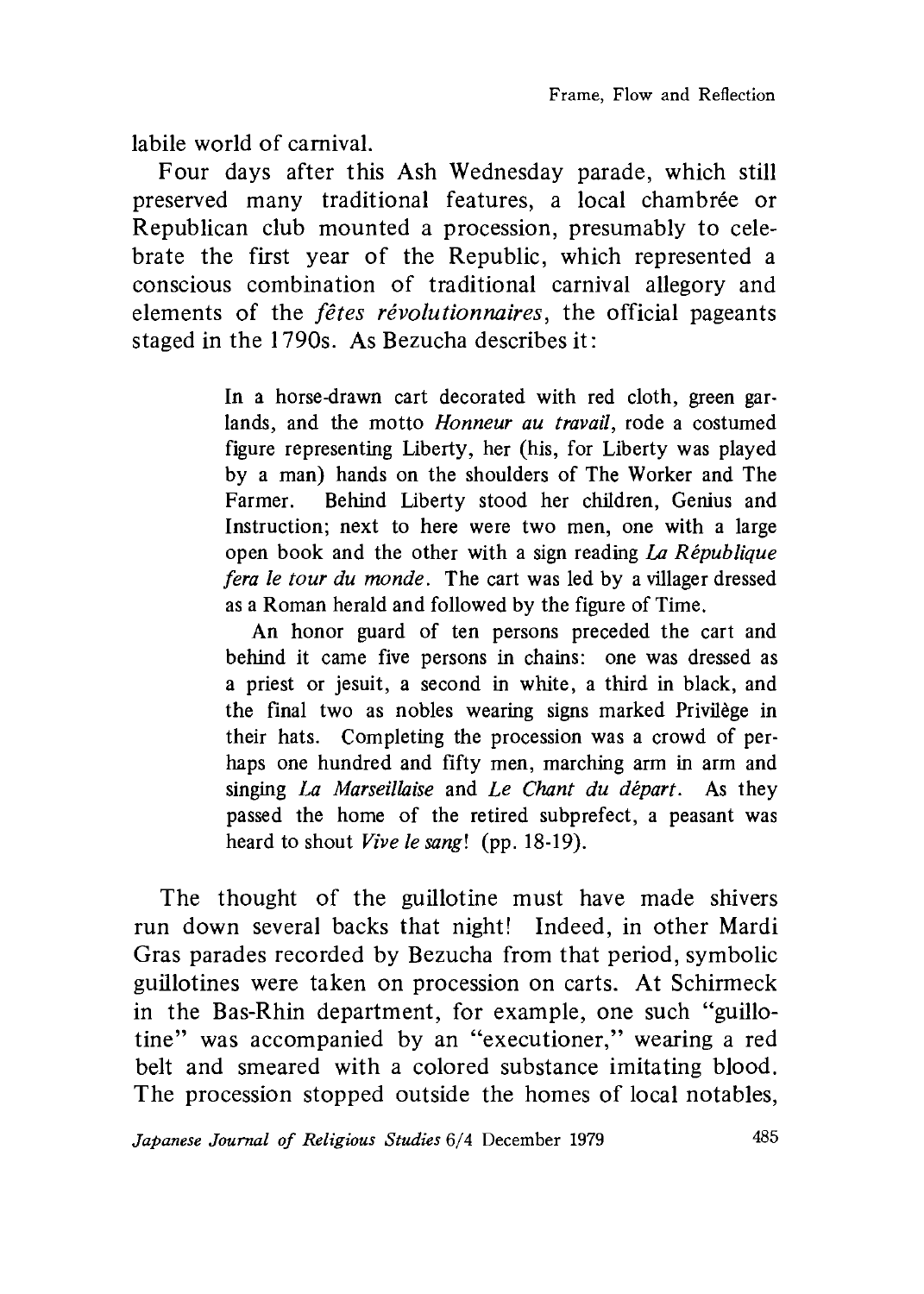while the group shouted "Long live Robespierre! Long live the guillotine!"

*Stage drama.* The examples of public liminality I have given calendrical rites in tribal cultures and carnivals in post-feudal and early modem culture — stress the role of collective innovatory behavior, of crowds generating new ways of framing and modelling the social reality which presses on them in their daily lives. Here all is open, plurally reflexive, the folk acts on the folk and transforms itself through becoming aware of its situation and predicament. I now want to turn to a major reflexive genre, which in keeping with its origin in cultures which recognize the category of "the individual" as the significant decision-making and ethical unit, attributes to individuals the authorship of its scenarios — I refer to stage drama. But stage plays are, of course, as much public as private performative modes. They involve actors, audience, producers, stagehands, often musicians and dancers, and, most of all, their plots and messages are communicated by various written and oral networks to a general public which varies in span and composition from society to society and epoch to epoch. It is a moot point whether plays derive from rituals  $-$  as carnivals clearly do  $-$  or whether they originated in the retelling of hunting and headhunting adventures, with pantomimic accompaniments. In either case they are liminal phenomena, with a good deal of reflexive commentary interwoven with the descriptive narrative.

*Flow.* In considering drama, we should consider flow. There can certainly be flow in ritual and carnival, but it is not so central to these genres as framing and plural reflexivity. What is flow? My colleague at Chicago, the psychologist Mihaly Csikszentmihalyi, has recently devoted a whole book *{Beyond boredom and anxiety* 1975) to the study of this elusive concept. For him flow is a state in which action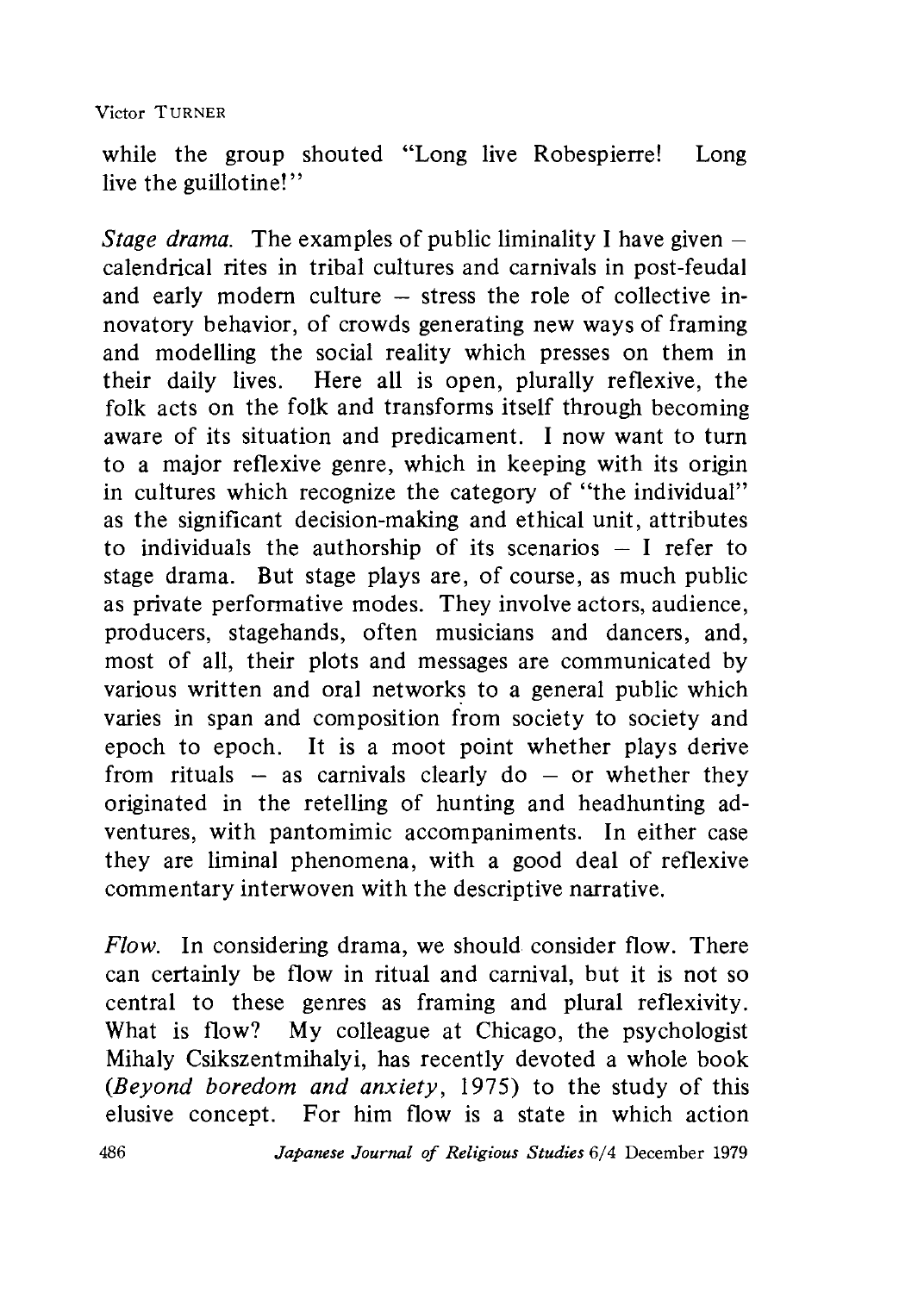follows action according to an inner logic which seems to need no conscious intervention on our part; we experience it as a unified flowing from one moment to the next, in which we feel in control of our actions, and in which there is little distinction between self and environment, between stimulus and response, or between past, present, and future. He sees flow as a common, though by no means inevitable experience when people act with total involvement, whether in play and sport, in the creative experiences in art and literature, or in religious experiences. He assigns to flow six attributes or distinctive features, marking it off from other interior states.

1. Action and awareness are experienced as one.

2. Attention is centered on a limited stimulus field: in games by formal rules and such motivational means as competitiveness. Rules, motivations, rewards, the will to participate are seen as framing devices, necessary limitations for the centering of attention.

3. Loss of ego: the "self" which is ordinarily the broker between one person's actions and another simply becomes irrelevant. The actor, immersed in the flow, accepts the framing rules as binding which also bind the other actors no "self" is needed to bargain about what should or should not be done or to "negotiate" about the meaning to be assigned to actions.

4. The actor finds himself in control of his actions and environment. He may not know it when "flowing," but reflecting on it "in tranquillity" he may realize that his skills were perfectly matched to the demands made upon him by ritual, art, or sport. Outside the framed and willingly limited flow situation such a subjective sense of control is hard to attain, due to the enormous number of stimuli and cultural tasks that press on us. If skills outmatch demands, boredom results; if skills are inadequate, anxiety hence the book's title.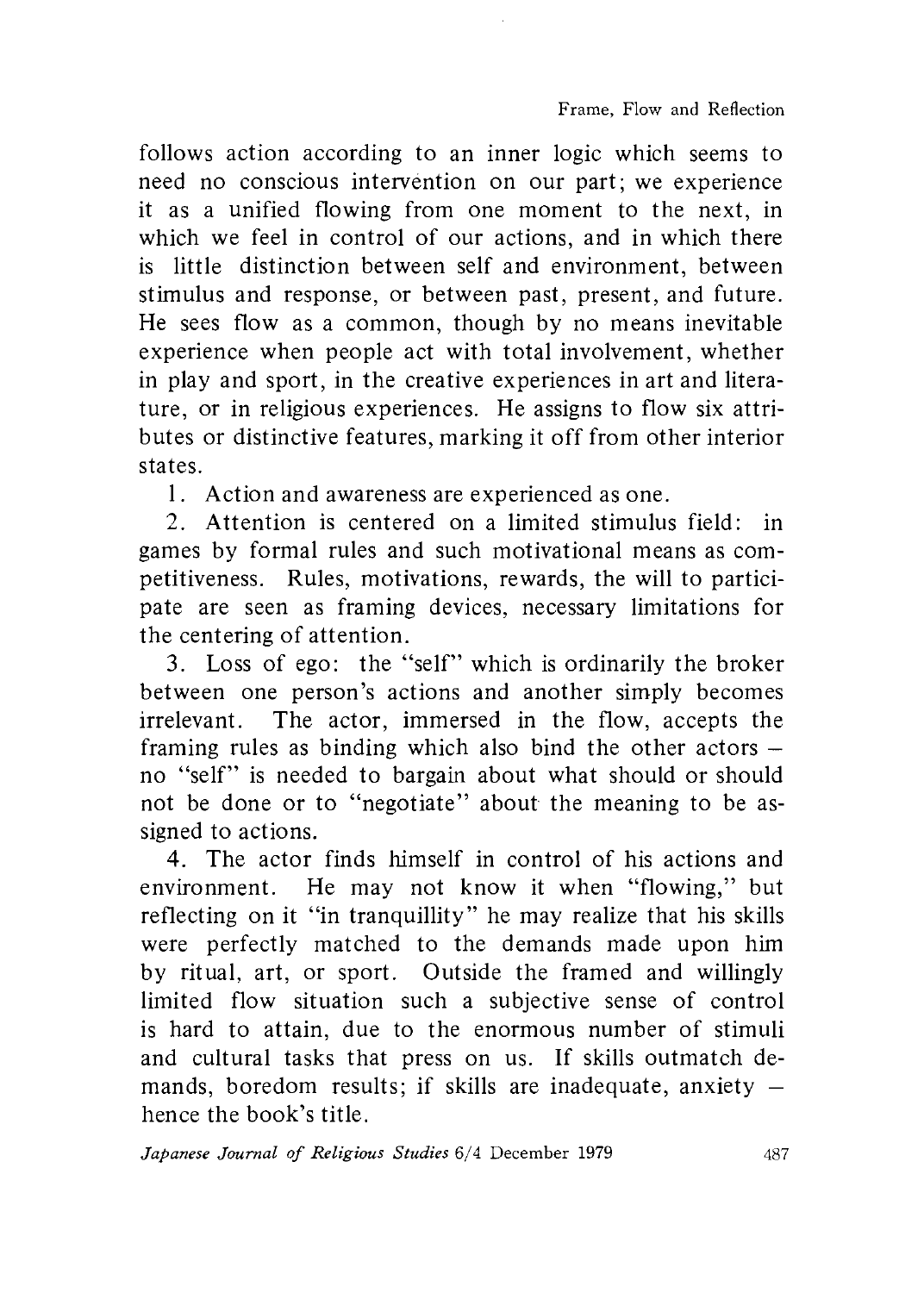5. Flow usually contains coherent, noncontradictory demands for action and provides clear, unambiguous feedback to a person's actions. Culture reduces flow possibilities to defined channels, for example, chess, polo, gambling, prescribed liturgical action, miniature painting, a yoga exercise, attempting a specific ascent by well-tested rock-climbing techniques, the practice of surgery, and so forth. One can throw oneself into the cultural design of the game, art, procedure, and know whether one has done well or not when one has completed the round of culturally predetermined acts. Flow differs from everyday activities in that its framing contains explicit rules which make action and the evaluation of action unproblematic. Thus cheating breaks flow  $$ you have to be a believer, even if this implies temporary "willing suspension of disbelief," that is, choosing to believe that the rules are in some way axiomatic. If many forms of play or ritual occur in liminal space-time, that time is framed by rules that give credence to whatever makebelieve or innovative behavior, whatever subjective action, goes on within the frame.

6. Finally, flow is what Csikszentmihalyi calls "autotelic," that is, it seems to need no goals or rewards outside itself. To flow is its own reward: it is to be as happy as a human being can be  $-$  in one sense the specific rules that trigger and frame flow, whether of chess or a meditative technique, are irrelevant. This, Csikszentmihalyi concludes, is important for any study of human behavior, since if it is true it follows that people will deliberately manufacture cultural situations and frames which will release flow, or, as individuals, seek it outside their ascribed statuses or stations in life, if these are, for one reason or another, "flowresistant," that is, conducive to boredom or anxiety.

*Frame.* It is obvious that flow is an ingredient in any kind of successful cultural performance. But what is its relation-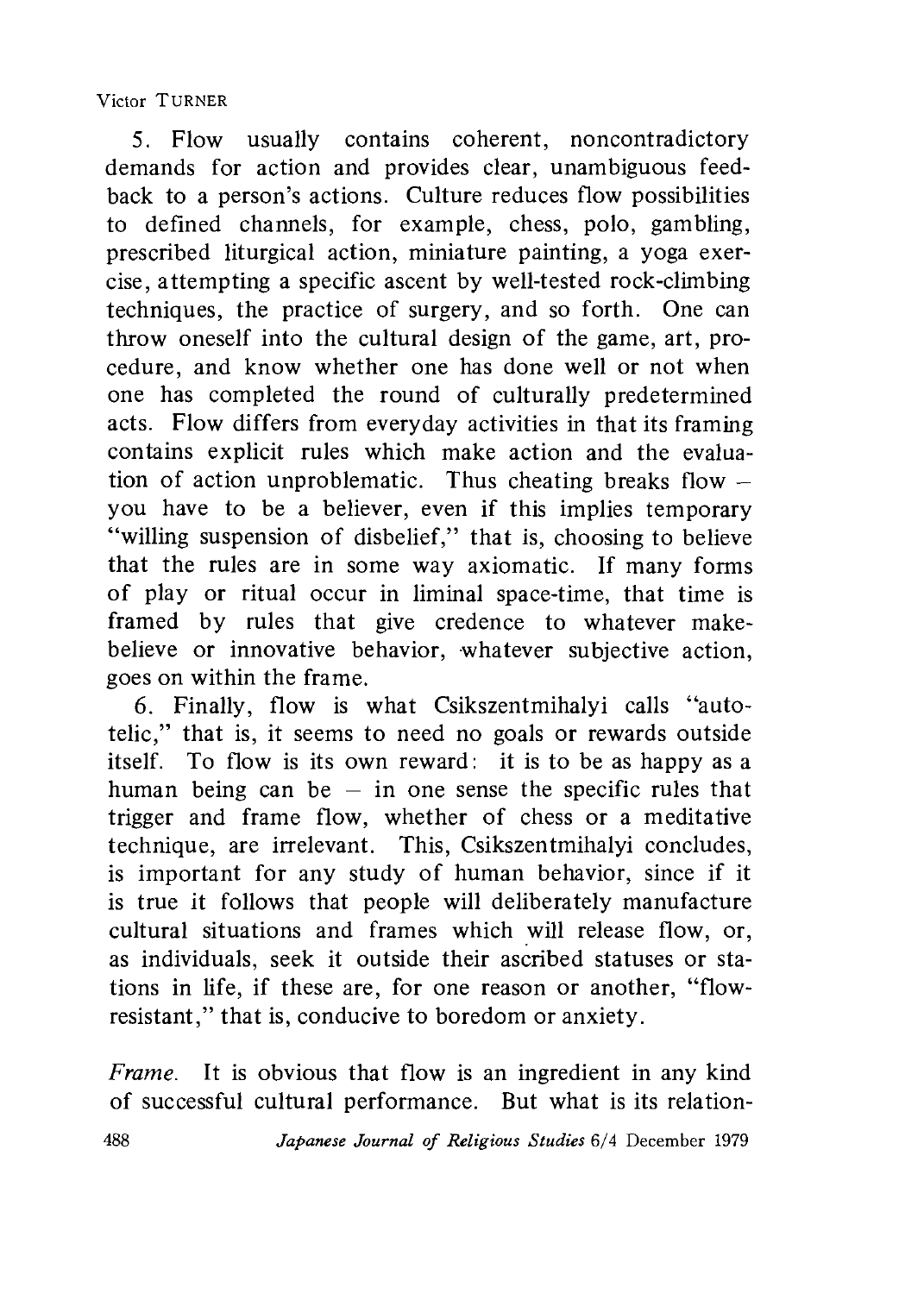ship to frame and reflexivity? Let us first consider Erving Goffman's recent views on framing as expressed in his *Frame analysis* (1974). Frames, for him, are "the principles of organization which govern events" (p. 10). They are divided into a number of types: *natural frames* refer to unguided events, while social frames refer to "guided doings" (p. 22). Ritual, carnival, and stage drama would be "socially framed." Frames may also be *primary* where the interpretation of meaning is imposed on a scene that would otherwise be meaningless  $(p, 21)$ , a view close to that of the phenomenological sociologists such as Schutz, Garfinkel and Cicourel. Here social life may itself be seen as an endless negotiation about which cultural frame of meaning should surround and account for a given bit of behavior. I do not think that flow can often occur in relation to primary framing unless it can be shown early that there are prior shared understandings about, say, the moral or aesthetic values of a given event or action, for negotiating often divides action from awareness. Goffman speaks of such performative genres as movies and the theater as *secondary* frames. He also uses the term *fabricated* frames where an activity is managed so that one or more others has a false belief about what is going on, as in the frame created by a confidence trickster (p. 83).

*Reflection.* Now I would argue that in Goffman's terms, while ritual, carnival, and theater are all socially framed guided doings, the first two genres, since they are more deeply located in *social structure*, defined by Peter L. Berger and Thomas Luckmann as the element of continuity or objectification of reality *{The social construction of reality: A treatise in the sociology of knowledge,* 1966),owe their flow qualities to the degree to which participants identify themselves with the traditional scenario — the procedural outline — which itself may constitute a reflexive metacommentary on the history of the group  $-$  while flow in stage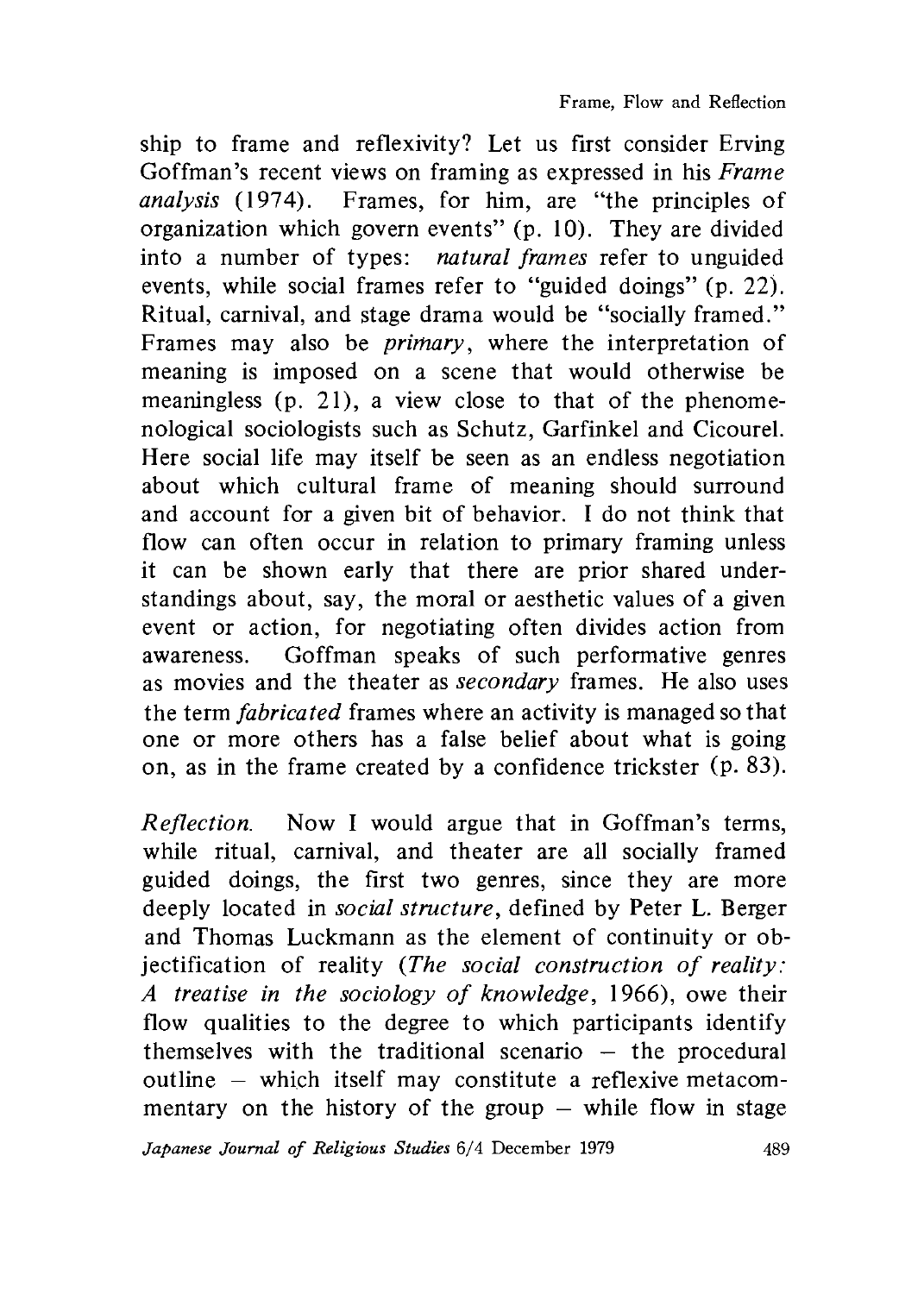drama comes from the fidelity with which actors convey the dramatist's *individually-based* appraisal of the social structure. In all cases, the actors themselves are not reflexive, since reflexivity inhibits flow, but in the flow of their mutually interconnected performances they convey the reflexive message of the scenario or script. Part of the potency of a "great performance" comes precisely from this: the author *reflects*; the *actors flow*. There is a fruitful tension between the opposites. The audience is "moved." A cultural problem is irradiated into full visibility for the audience to reflect upon passionately. In ritual and carnival it may not be too fanciful to see social structure itself as the author or source of scenarios. The cases presented by Natalie Davis and Robert Bezucha are interesting because we can detect in them social structure divided against istelf: one part authoring the downfall of another in mime and mask. No longer is social structure relatively solidary; class and gender have become self-conscious, reflexive, and one part of the social system employs formerly shared cultural symbols to provide a critique of others. It is at this point that collective reflexive genres seem to become clumsy instruments of periodic self-appraisal for modernizing societies. Here Goffman's notion that transformation may occur between frames  $-$  a process he also calls "keying," the "set of conventions by which a given activity, one already meaningful in terms of some primary framework, is transformed into something patterned on this activity but seen by the participants to be something quite else" *—* may be relevant. Carnival — or ritual — may key into stage drama. The former seems to have happened, for example, in the case of the *Commedia delVArte,* whose actors, masked virtuosi of spontaneous stage business, flourished in the atmosphere of the great fairs, such as the Fair of Saint-Germain and the Fair of Saint Laurent in Paris. The *Noh* play of Japan, which took its present form in the fourteenth century, seems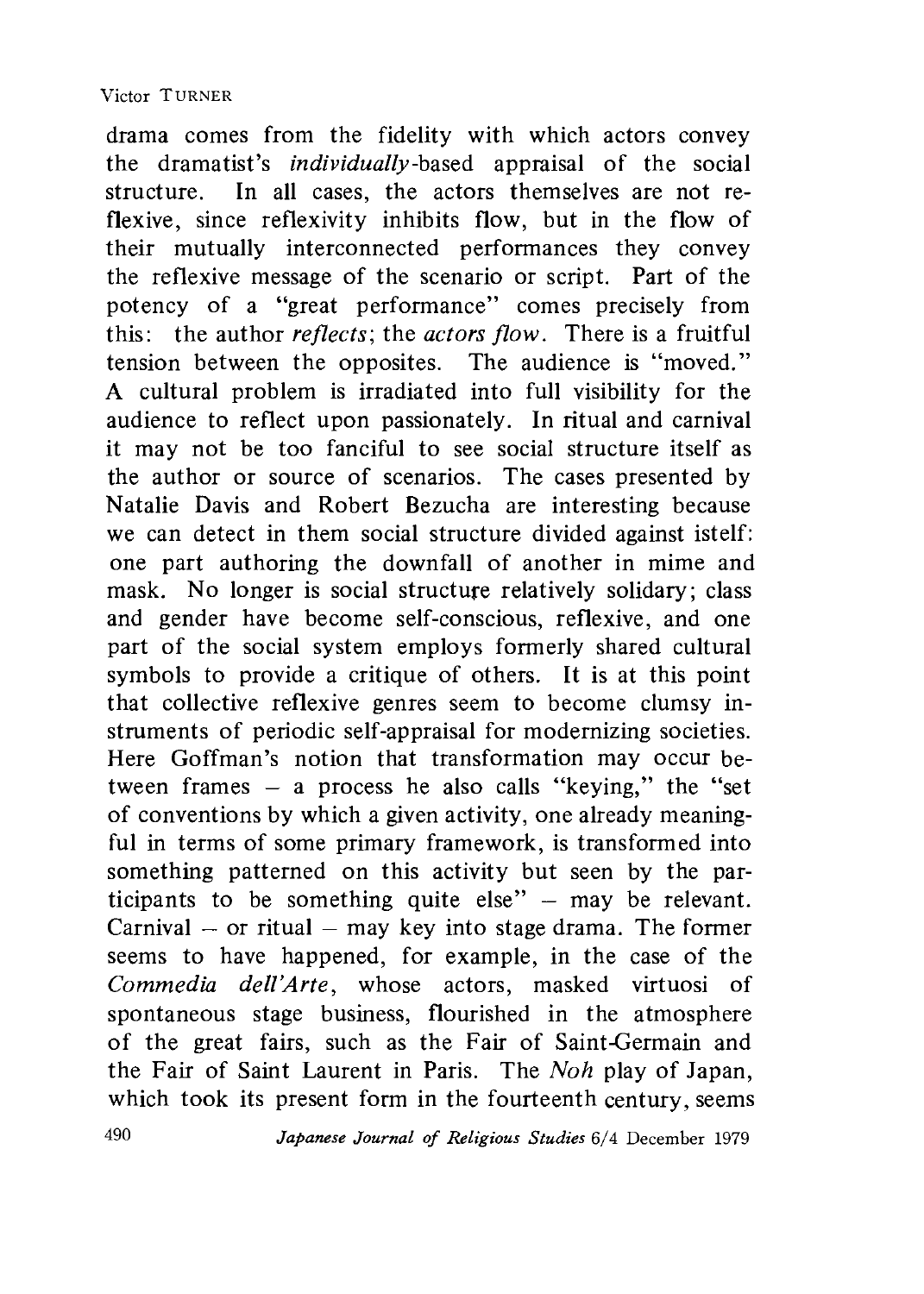to have developed out of several earlier performative genres. One was *Gigaku*,a form of entertainment brought from Korea early in the seventh century  $A.D.,$  which "made use of music, dance, masking, and miming and was often of a satirical nature, but was part, nevertheless, of religious festivals" (Henry W. Wells, "Noh" in *The reader's encyclopedia of world drama,* 1969:602). Other major theatrical genres have carnivalesque origins, such as Greek comedy which has been conjectured to originate in a processional celebration with a song or dance at entrance, a debate or dispute, and an address to the onlookers — characters are ridiculed and represented as absurd or offensive. Medieval European comedy has been held to have been affected by the carnivalesque Feast of Fools, which itself derived in part from the Roman Saturnalia. H.J. Rose thus describes the Saturnalia (1948:77): "During it there were no social distinctions, slaves had a holiday and feasted like their masters, and all restrictions were relaxed . . . civilians and soldiers alike celebrated it, it was usual to choose by lot a Lord of Misrule *{Saturnalicius princeps* 'leading man of the Saturnalia') and gifts were exchanged."

*The liminal and the liminoid.* Stage dramas are genres that I would be inclined to call "liminoid," "liminal-like," rather than "liminal"; that is, they are historically connected with and often displace rituals which possess true liminal phases, and they also share important characteristics with liminal processes and states, such as "subjectivity," escape from the classifications of everyday life, symbolic reversals destruction  $-$  at a deep level  $-$  of social distinctions, and the like; nevertheless, liminoid genres differ from liminal phases in ways which indicate major differences in the societies of which they respectively constitute major modes of reflexive stocktaking.

Liminoid genres  $-$  which would include the writing of *Japanese Journal of Religious Studies* 6/4 December 1979 491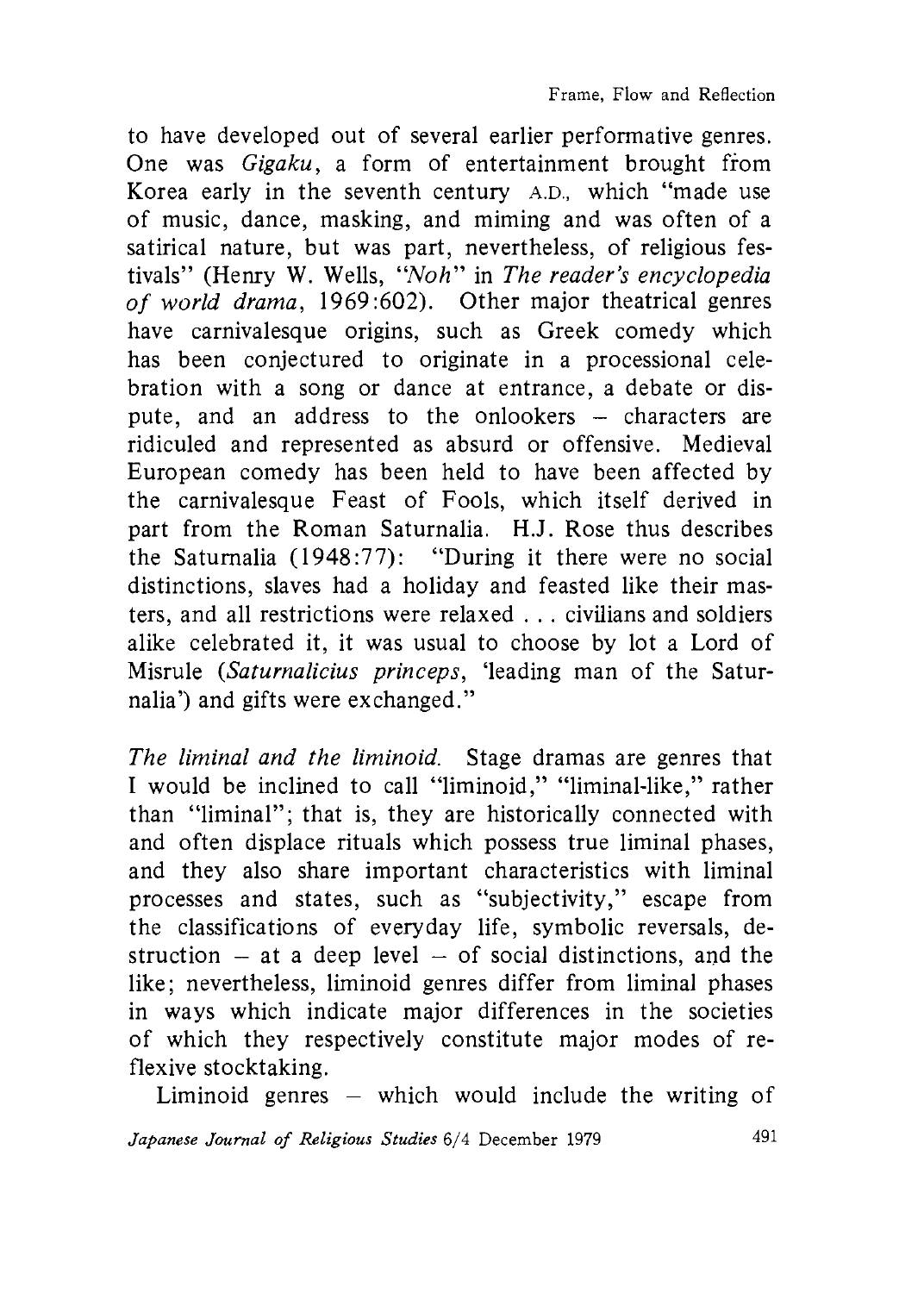novels and essays, the painting of portraits, landscapes and crowd scenes, art exhibitions, sculpture, architecture, and so on, as well as individually written plays — contrast with liminal phenomena in the following ways. Liminal phenomena tend to dominate in tribal and early agrarian societies; they are collective, concerned with calendrical, biological, and social structural cycles; they are integrated into the total social process; they reflect the collective experience of a community over time; and they may be said to be "functional" or "eufunctional," even when they seem to "invert" status hierarchies found in the nonliminal domain. Liminoid phenomena, on the other hand, flourish in societies of more complex structure, where, in Henry Maine's terms, "contract has replaced status" as the major social bond, where people voluntarily enter into relationships instead of being born into them. Perhaps they begin to appear in what Georges Gurvitch calls "city-states on their way to becoming empires" (of the Graeco-Roman, Etruscan and Umbrian type) and in late feudal societies. But they become really prominent mainly in Western Europe in nascent, capitalistic societies, with the beginnings of industrialization and mechanization, and the emergence of socioeconomic classes. Liminoid phenomena may be collective (and, when they are so, are often derived, like carnivals, parades, spectacles, circuses, and the like, from liminal predecessors) or individually created *—* though, as I said, they have mass or collective effects. They are not cyclical but intermittent, generated often in times and places assigned to the leisure sphere. Liminoid phenomena, unlike liminal phenomena, tend to develop apart from central political and economic processes, along the margins, in the interstices, on the interfaces of central and servicing institutions  $-$  they are plural, fragmentary (representing, in some cases, the dismemberment, or *sparagmos*, of holistic, pivotal, pansocietal rituals) and often experimental in character. Fur-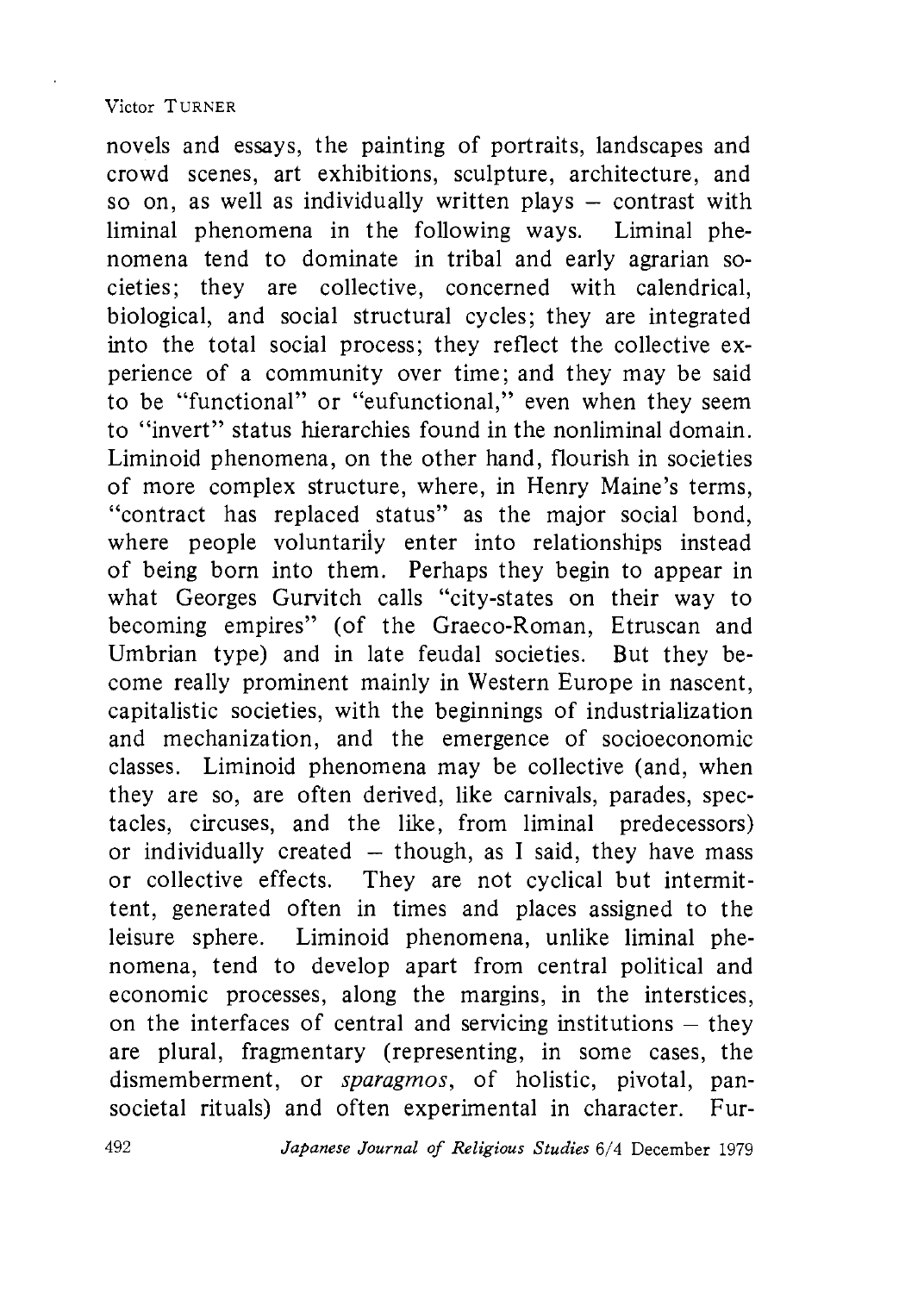thermore, since they are often assigned to individuals as scenario writers they tend to be more idiosyncratic and quirky, more "spare, original and strange" than liminal phenomena. Their symbols are closer to the personalpsychological than to the objective-social typological pole. Cliques, schools, and coteries of liminoid authors and artists emerge, but these are bonded more by optation, by choice, than by obligation — in the liminal case, persons *have* to undergo ritual by virtue of their natal status. Competition emerges in the later liminoid domain; individuals and schools compete for the recognition of a "public" and are regarded as ludic offerings placed for sale on a free market  $-$  at least in nascent capitalistic and democratic-liberal societies. Liminoid phenomena, unlike liminal, do not so much *invert* as *subvert* quotidian and prestigious structures and symbols. This subversive quality inheres in many structural and antistructural perspectives, for example, ritual liminality reasserts itself against secularization in the manifestos of Antonin Artaud. Let me quote here and there from *The theater and its Double* (1958):

> Where alchemy, through its symbols, is the spiritual Double of an operation which functions only on the level of real matter, the theater must also be considered as the Double, not of this direct, everyday reality of which it is gradually being reduced to a mere inert replica  $-$  as empty as it is sugar-coated — but of another archetypal and dangerous reality, a reality of which the Principles, like dolphins, once they have shown their heads, hurry to dive back into the obscurity of the deep (p. 48).

Here Artaud seems to see theatrical reflexivity as being a confrontation of modern quotidian reality with the "inhuman" (to use his term) depth of the fecund and primordial depths of a "cosmos in turmoil," subverting thus our glib acceptance of surface, rational realities. Subversion for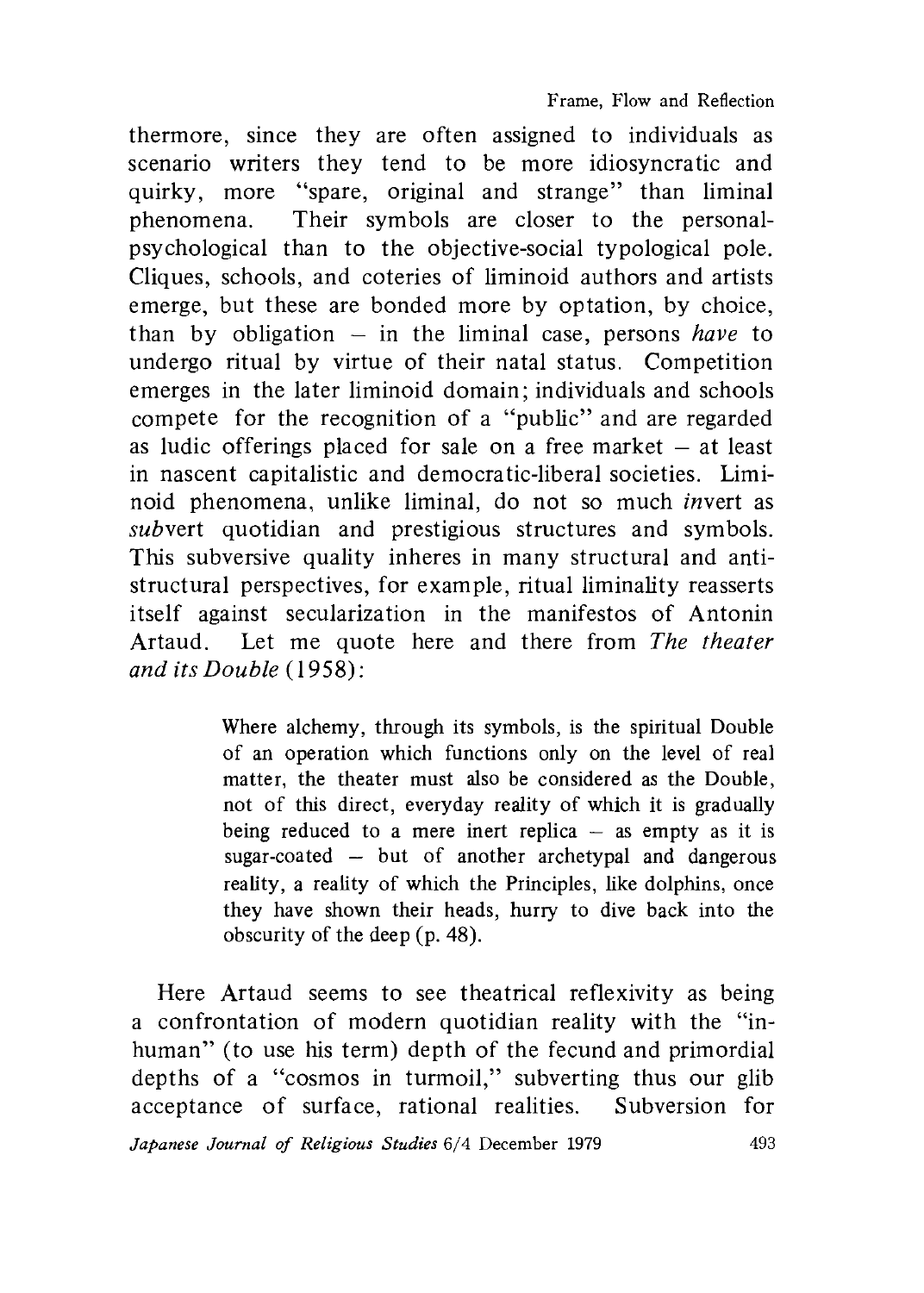Artaud implies a curious "retribalization," not disakin to Jung's. We seek for replenishment from the myths which coil within us and must out. For Artaud, Oriental theater, for example the Balinese, had a therapeutic effect: it broke "through language in order to touch life." Subversion often takes the form of rational critique of the established order from various structural perspectives: didacticism is explicit in the theater of Shaw, Ibsen, Strindberg, and Brecht, implicit in the work of Pinter, Becket, and Arrabal. Drama, and other liminoid genres and media, exposes the injustices, inefficiencies, immoralities, alienations, and the like, held to be generated by mainstream modern economic and political structures and processes.

Of course, liminal and liminoid phenomena have always coexisted, though in various ratios. Religions, clubs, fraternities, secret societies, in modern societies, have their initiation rituals with liminal phases. In tribal societies, there are liminoid games and experimental practices in art and dance. But the trend from liminal to liminoid is discernible, as are those from status to contract, mechanical to organic solidarity, and so on.

Putting our initial terms together we might say that liminal genres put much stress on social frames, plural reflexivity, and mass flow, shared flow, while liminoid genres emphasize idiosyncratic framing, individual reflexivity, subjective flow, and see the social as problem not datum.

*Postscript.* I have recently been in earnest dialogue with Dr. Richard Schechner, co-Director of the Performance Group, who is both a theorist of drama and a producer of plays — outstanding in both capacities. Dr. Schechner, like Jerzy Grotowski, is professionally concerned with the relationship between ritual and drama. Grotowski's article "The theatre's New Testament" is, indeed, included in a volume published in 1976, *Ritual, play, and performance*,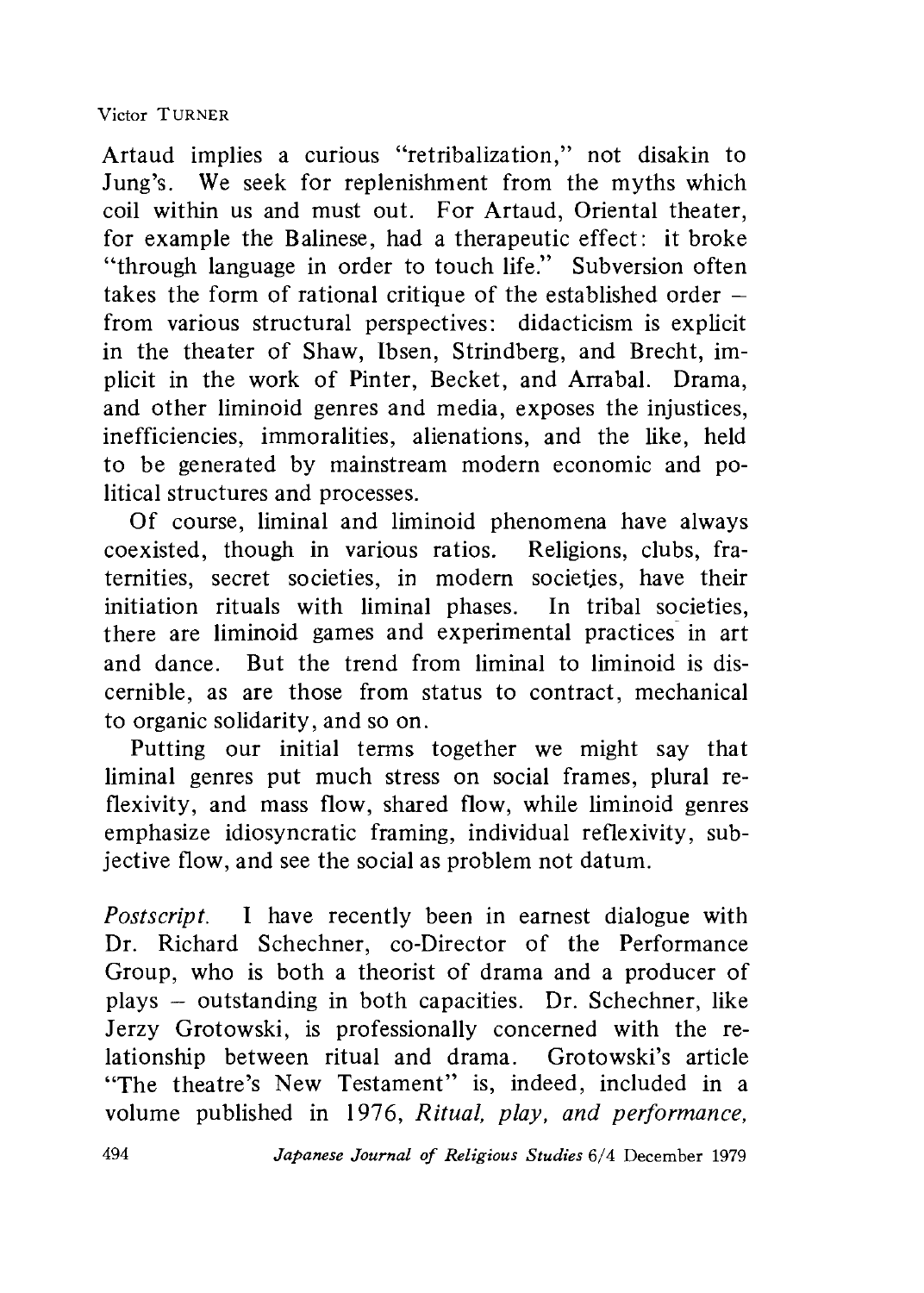edited by Schechner and Mady Schuman. Grotowski, quite frankly, regards his theater as a type of *rite de passage,* an initiation rite, for modern man. For him "it is necessary to abolish the distance between actor and audience by eliminating the stage, removing all frontiers" (p. 189). The play is to become the liminal phase of an initiatory scenario directed to the spectator (hardly a spectator any more, rather a participant) "who does not stop at an elementary stage of psychic integration, content with his own petty, geometrical, spiritual stability, knowing exactly what is good and what is evil, and never in doubt. For it was not to him that El Greco, Norwid, Thomas Mann and Dostoyevsky spoke, but to him who undergoes an endless process of self-development, whose unrest is not general but directed towards a search for the truth about himself and his mission in life" (p. 188). Clearly, it is to the modern individual Grotowski addresses himself, to the man confronted by a preponderance of "liminoid" genres. But Grotowski wishes to "reliminalize" or "retribalize" if not all modern men, at least that handful which could constitute a cult group of shamans. In answer to the question: "Does this imply a theatre for the elite?" Grotowski answers: "Yes, but for an elite which is not determined by the social background or financial situation of the spectator, nor even education. The worker who has never had any secondary education can undergo this creative process of self-search, whereas the university professor may be dead, permanently formed, moulded into the terrible rigidity of a corpse  $\dots$ We are not concerned with just any audience, but a special one" (p. 188).

Grotowski's anti-intellectual bias, evidenced here, is not the most important component to his Poor Theater, heir to the Polish Laboratory Theater of Wroclav. His is a sort of secular Franciscanism with, indeed, latterly, the requirement that neophytes must travel to a sacred mountain in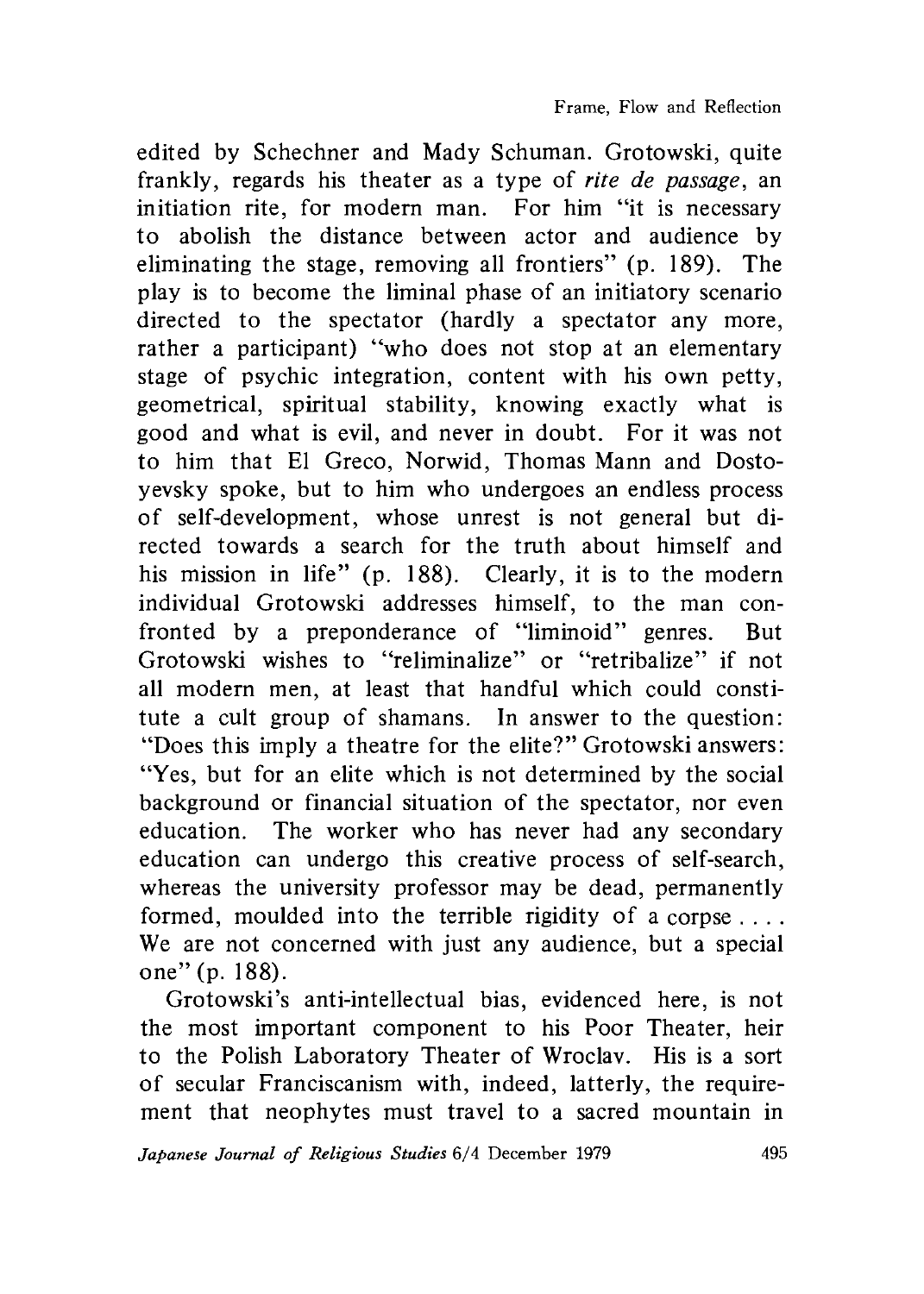Poland, as pilgrims, on foot, to work with his core group of actor-adepts, if they wish to be "stimulated into selfanalysis" (p. 189). Clearly, Grotowski is still working within a liminoid frame, since he is prepared to admit the validity, however limited, of other types of theater. But within this frame he wishes to use what the anthropological eye clearly detects as a sequence of initiatory rituals as a means of creating a community of "saved" persons, who in finding themselves through the psychic discipline and carefully designed physical exercises of Grotowski's rehearsal procedures, also find others, thus gradually disseminating what Berdyaev would have called "an aristocracy of the spirit" throughout a world of "alienated" individuals. The liminoid character of his enterprise is revealed by his reversal of the tribal ordering  $-$  in which liminal rites indicate antecedent social structures and form thresholds between significant states and statuses of those structures. Grotowski uses his "rites" (I use quotes to mark their liminoid character as the constructions of a postmodern man) to create first existential communitas, then normative communitas. He begins with the "threshold" and generates the structures on either side of it. This is how the founders of millenarian movements have operated — Wovoka for the Ghost Dance, Isaiah Shembe in South Africa. Evangelizing fervor pervades Grotowski's vocabulary: "the theater's New Testament," the "holy actor," "secular saints like Stanislawski"  $$ even though he protests that one must not take the word "holy" in a religious sense (p. 190).

Schechner now takes a more detached stance towards this ritual/theater issue. For him "the entire binary 'efficacy/ritual-entertainment/theater' is performance." "Performance," the generic term, comprehends "the impulse to be serious and to entertain; to collect meanings and to pass the time; to display symbolic behavior that actualizes 'there and then' and to exist only 'here and now'; to be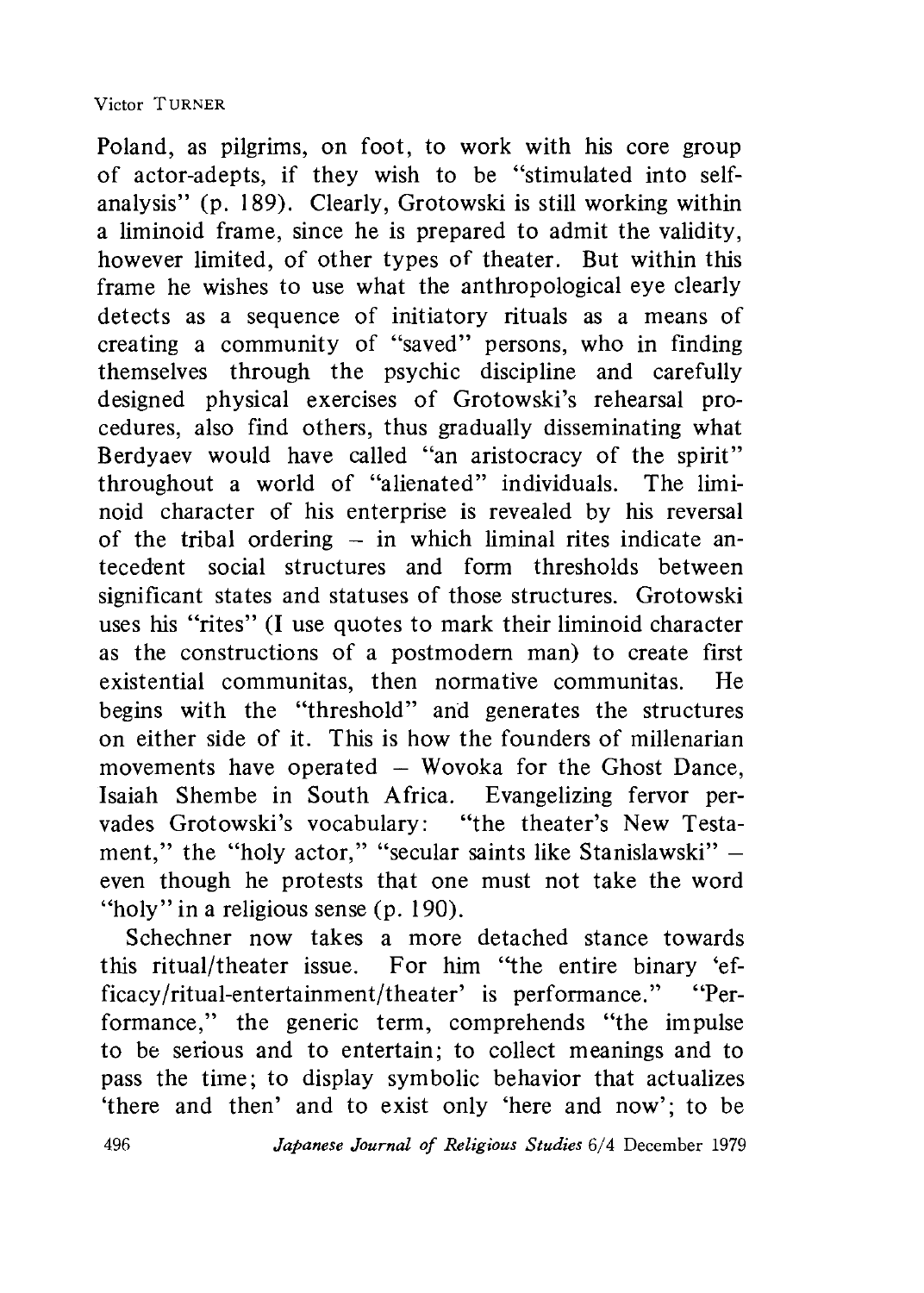oneself and to play at being others; to be in a trance and to be conscious; to get results and to fool around; to focus the action on and for a select group sharing a hermetic language, and to broadcast to the largest possible audiences of strangers who buy a ticket" (p. 218). However, I think that if we are to prehend more fully than before the dynamics of sociocultural process, we have to see cultural performances as constituting the reflexivity of human groups and to see growing reflexivity embodied in a developmental sequence of cultural genres. Schechner's "performance" is a fairly precise labelling of the items in the modern potpourri of liminoid genres — but it indicates by its very breadth and tolerance of discrepant forms that a level of public reflexivity has been reached totally congruent with the advanced stages of a given social form — Western capitalist liberal democracy.

As a personal footnote I would like to add that I see the liminoid as an advance in the history of human freedom. For this reason I relish the separation of an audience from performers and the liberation of scripts from cosmology and theology. The concept of individuality has been hardwon, and to surrender it to a new totalizing process of reliminalization is a dejecting thought. As a member of an audience I can see the theme and message of a play as one among a number of "subjunctive" possibilities,a variant model for thought or action to be accepted or rejected after careful consideration. Even as audience people can be "moved" by plays; they need not be "carried away" by them — into another person's utopia or "secular sacrum," to use Grotowski's phrase. Liminoid theater should present alternatives; it should not be a brainwashing technique. As Blake said: "One Law for the Lion and the Ox is Oppression."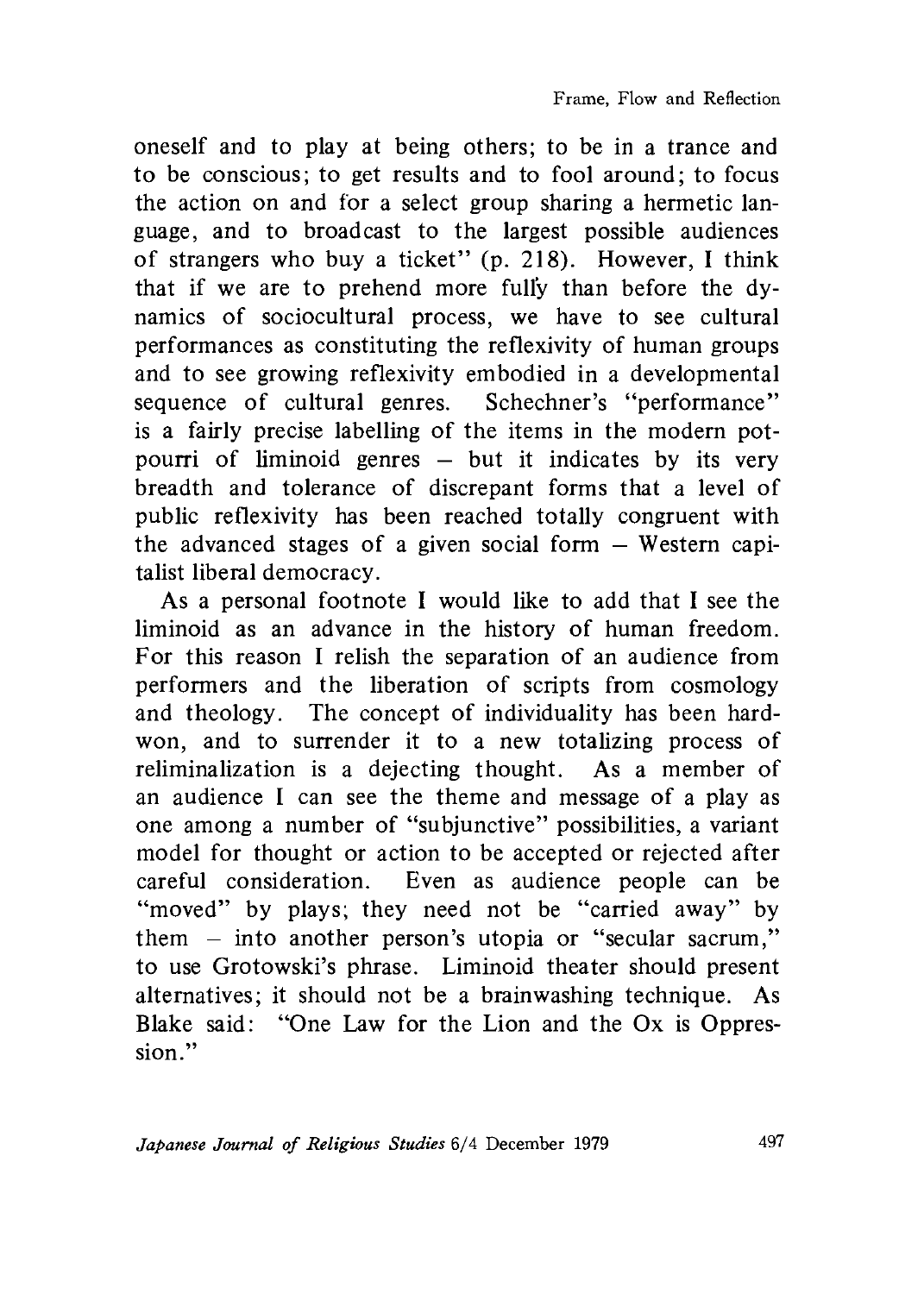# **REFERENCES**

| AGULHON, Maurice                     |                                                         |
|--------------------------------------|---------------------------------------------------------|
| 1960                                 | La République au village. Paris : Plon.                 |
| ARTAUD, Antonin                      |                                                         |
| 1958                                 | The theater and its Double, M. C. RICHARDS,             |
|                                      | transl. New York: Grove Press.                          |
| BERGER, Peter L, and Thomas LUCKMANN |                                                         |
| 1966                                 | The social construction of reality: A treatise in       |
|                                      | the sociology of knowledge. Garden City, New            |
|                                      | York: Doubleday Anchor Books.                           |
| BEZUCHA, Robert                      |                                                         |
| 1975                                 | Popular festivities and politics during the Second      |
|                                      | Republic. Paper delivered at the Davis Center,          |
|                                      | Princeton University.                                   |
| CSIKSZENTMIHALYI, Mihaly             |                                                         |
| 1975                                 | Beyond boredom and anxiety. San Francisco:              |
|                                      | Jossey-Bass.                                            |
| DAVIS, Natalie Z.                    |                                                         |
| 1975                                 | Society and culture in early modern France.             |
|                                      | Stanford : Stanford University Press.                   |
| GOFFMAN, Erving                      |                                                         |
| 1974                                 | Frame analysis. New York: Harper and Row,               |
|                                      | Colophon Books.                                         |
| JUNOD, Henri                         |                                                         |
| 1962                                 | Life of a South African tribe, vol. 1. New York:        |
|                                      | University Books (originally published in 1912-         |
|                                      | 1913).                                                  |
| KRIGE, Eileen Jensen                 |                                                         |
| 1950                                 | The social system of the Zulus. Pietermaritzburg:       |
|                                      | Schuter and Shooter.                                    |
| MARRIOTT, McKim                      |                                                         |
| 1966                                 | The feast of love. In M. SINGER, ed., Krishna:          |
|                                      | Myths, rites, and attitudes. Honolulu: East-West        |
|                                      | Center Press.                                           |
| ROSE, H. J.                          |                                                         |
| 1948                                 | Ancient Roman religion. London: Hutchinson.             |
|                                      | SCHECHNER, R. and M. SCHUMAN, eds.                      |
| 1976                                 | Ritual, play and performance. New York: Sea-            |
| 498                                  | Japanese Journal of Religious Studies 6/4 December 1979 |

÷